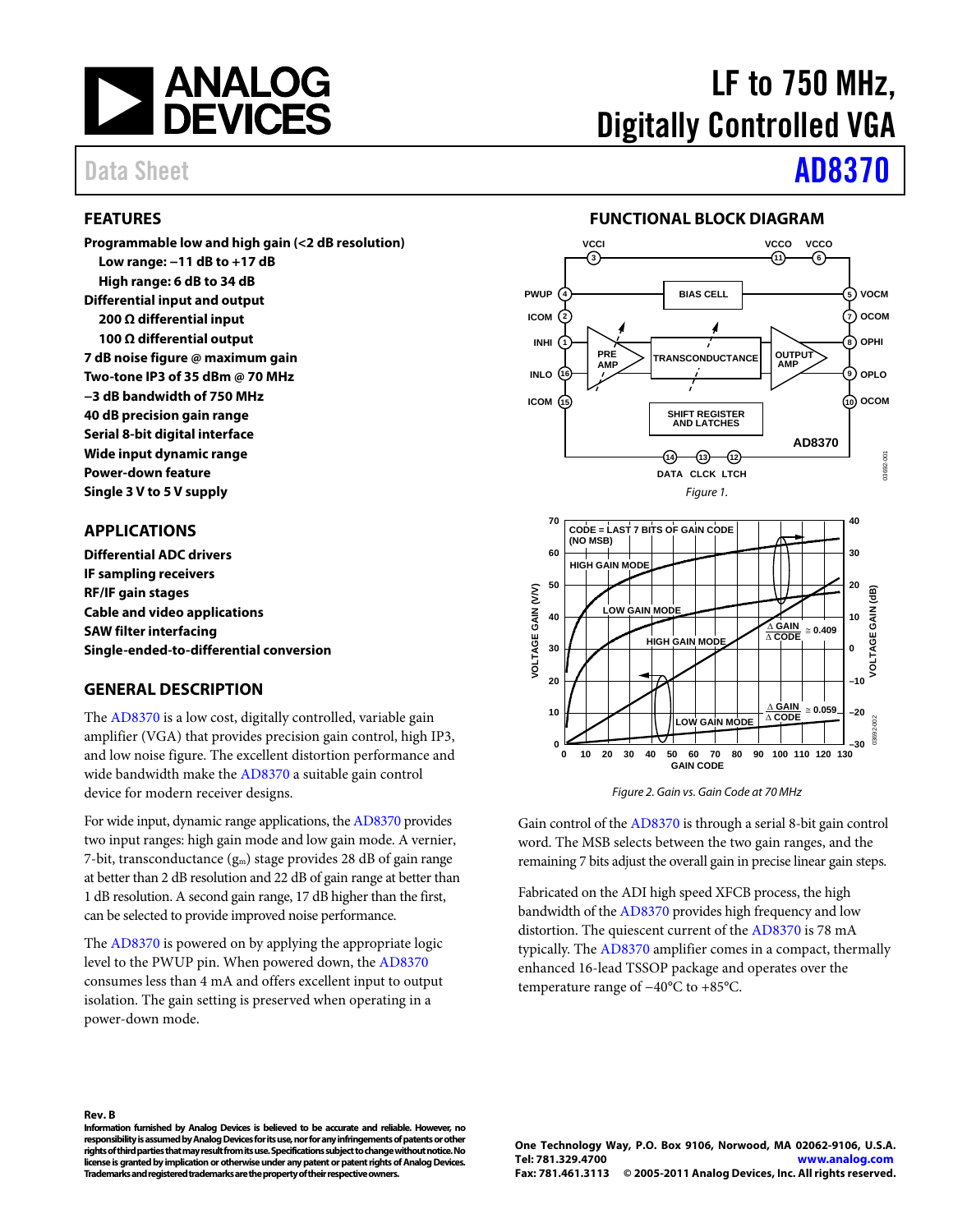## **TABLE OF CONTENTS**

### <span id="page-1-0"></span>**REVISION HISTORY**

| $12/11$ – Rev. A to Rev. B                          |  |
|-----------------------------------------------------|--|
|                                                     |  |
|                                                     |  |
|                                                     |  |
| $7/05$ —Rev. 0 to Rev. A                            |  |
|                                                     |  |
|                                                     |  |
|                                                     |  |
|                                                     |  |
|                                                     |  |
| Changes to Evaluation Board and Software Section 22 |  |
|                                                     |  |
|                                                     |  |
|                                                     |  |
|                                                     |  |

1/04-Revision 0: Initial Version

| Single-Ended-to-Differential Conversion 17 |  |
|--------------------------------------------|--|
|                                            |  |
|                                            |  |
|                                            |  |
|                                            |  |
|                                            |  |
|                                            |  |
|                                            |  |
|                                            |  |
|                                            |  |
|                                            |  |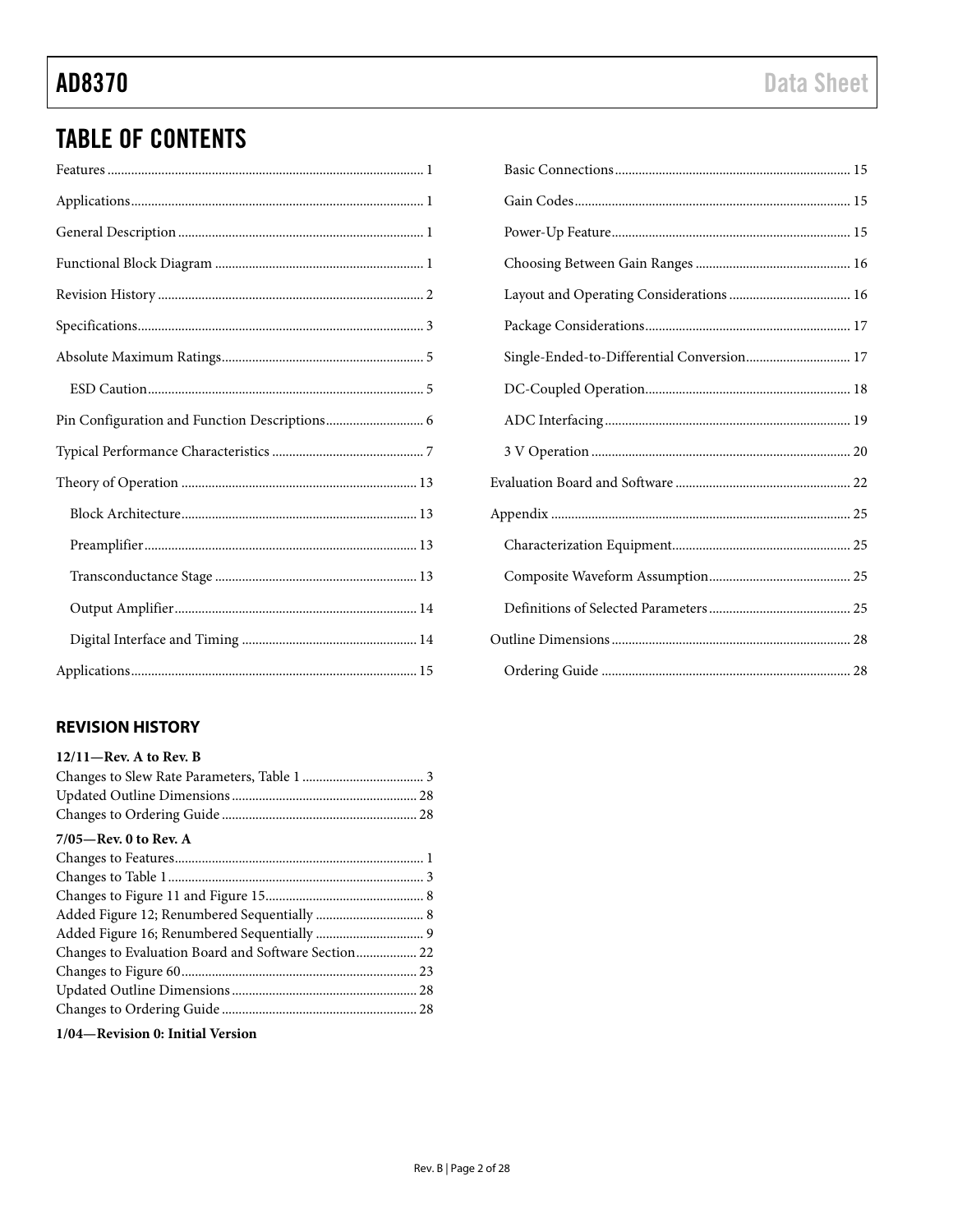## <span id="page-2-0"></span>**SPECIFICATIONS**

 $V_s = 5$  V, T = 25°C, Z<sub>s</sub> = 200 Ω, Z<sub>L</sub> = 100 Ω at gain code HG127, 70 MHz, 1 V p-p differential output, unless otherwise noted.

**Table 1.** 

| ruvic I.<br>Parameter               | <b>Conditions</b>                                          | Min | <b>Typ</b> | <b>Max</b> | <b>Unit</b>    |
|-------------------------------------|------------------------------------------------------------|-----|------------|------------|----------------|
| DYNAMIC PERFORMANCE                 |                                                            |     |            |            |                |
| $-3$ dB Bandwidth                   | $V_{OUT}$ < 1 V p-p                                        |     | 750        |            | MHz            |
| Slew Rate                           | Gain Code HG127, $R_L = 1 k\Omega$ , AD8370 in compression |     | 5.75       |            | V/ns           |
|                                     | Gain Code LG127, RL = 1 k $\Omega$ , Vout = 2 V p-p        |     | 3.5        |            | V/ns           |
| <b>INPUT STAGE</b>                  | Pins INHI and IHLO                                         |     |            |            |                |
| Maximum Input                       | Gain Code LG2, 1 dB compression                            |     | 3.2        |            | V p-p          |
| Input Resistance                    | <b>Differential</b>                                        |     | 200        |            | Ω              |
| Common-Mode Input Range             |                                                            |     | 3.2        |            | V p-p          |
| <b>CMRR</b>                         | Differential, f = 10 MHz, Gain Code LG127                  |     | 77         |            | dB             |
| Input Noise Spectral Density        |                                                            |     | 1.9        |            | $nV/\sqrt{Hz}$ |
| <b>GAIN</b>                         |                                                            |     |            |            |                |
| Maximum Voltage Gain                |                                                            |     |            |            |                |
| High Gain Mode                      | Gain Code = $HG127$                                        |     | 34         |            | dB             |
|                                     |                                                            |     | 52         |            | V/V            |
| Low Gain Mode                       | Gain Code = $LG127$                                        |     | 17         |            | dB             |
|                                     |                                                            |     | 7.4        |            | V/V            |
| Minimum Voltage Gain                |                                                            |     |            |            |                |
| High Gain Mode                      | Gain Code = HG1                                            |     | $-8$       |            | dB             |
|                                     |                                                            |     | 0.4        |            | V/V            |
| Low Gain Mode                       | Gain Code = LG1                                            |     | $-25$      |            | dB             |
|                                     |                                                            |     | 0.06       |            | V/V            |
| Gain Step Size                      | High Gain Mode                                             |     | 0.408      |            | (V/V)/Code     |
|                                     | Low Gain Mode                                              |     | 0.056      |            | (V/V)/Code     |
| <b>Gain Temperature Sensitivity</b> | Gain Code = HG127                                          |     | $-2$       |            | mdB/°C         |
| <b>Step Response</b>                | For 6 dB gain step, settled to 10% of final value          |     | 20         |            | ns             |
| <b>OUTPUT INTERFACE</b>             | Pins OPHI and OPLO                                         |     |            |            |                |
| <b>Output Voltage Swing</b>         | $R_L \geq 1$ k $\Omega$ (1 dB compression)                 |     | 8.4        |            | V p-p          |
| <b>Output Resistance</b>            | <b>Differential</b>                                        |     | 95         |            | Ω              |
| <b>Output Differential Offset</b>   | VINHI = VINLO, over all gain codes                         |     | ±60        |            | mV             |
| NOISE/HARMONIC PERFORMANCE          |                                                            |     |            |            |                |
| 10 MHz                              |                                                            |     |            |            |                |
| <b>Gain Flatness</b>                | Within ±10 MHz of 10 MHz                                   |     | ±0.01      |            | dB             |
| Noise Figure                        |                                                            |     | 7.2        |            | dB             |
| Second Harmonic <sup>1</sup>        | $V_{\text{OUT}} = 2 V p-p$                                 |     | $-77$      |            | dBc            |
| Third Harmonic <sup>1</sup>         | $V_{\text{OUT}} = 2 V p-p$                                 |     | $-77$      |            | dBc            |
| Output IP3                          |                                                            |     | 35         |            | dBm            |
| Output 1 dB Compression Point       |                                                            |     | 17         |            | dBm            |
| <b>70 MHz</b>                       |                                                            |     |            |            |                |
| <b>Gain Flatness</b>                | Within ±10 MHz of 70 MHz                                   |     | ±0.02      |            | dB             |
| Noise Figure                        |                                                            |     | 7.2        |            | dB             |
| Second Harmonic <sup>1</sup>        | $V_{\text{OUT}} = 2 V p-p$                                 |     | $-65$      |            | dBc            |
| Third Harmonic <sup>1</sup>         | $V_{\text{OUT}} = 2 V p-p$                                 |     | $-62$      |            | dBc            |
| Output IP3                          |                                                            |     | 35         |            | dBm            |
| Output 1 dB Compression Point       |                                                            |     | 17         |            | dBm            |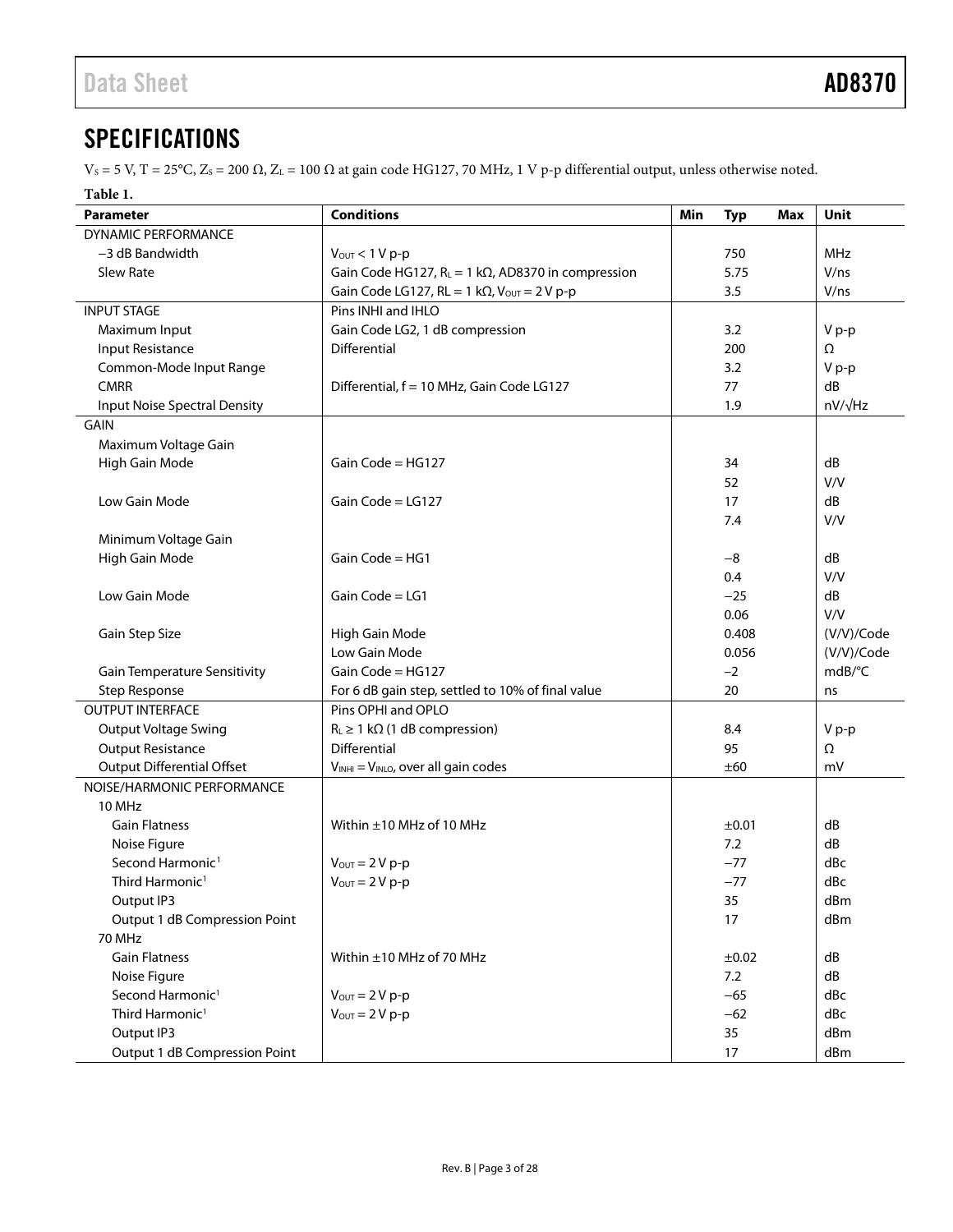<span id="page-3-0"></span>

| <b>Parameter</b>                  | <b>Conditions</b>                                                              | Min              | <b>Typ</b> | Max  | Unit         |
|-----------------------------------|--------------------------------------------------------------------------------|------------------|------------|------|--------------|
| 140 MHz                           |                                                                                |                  |            |      |              |
| <b>Gain Flatness</b>              | Within ±10 MHz of 140 MHz                                                      |                  | ±0.03      |      | dB           |
| Noise Figure                      |                                                                                |                  | 7.2        |      | dB           |
| Second Harmonic <sup>1</sup>      | $V_{\text{OUT}} = 2 V p-p$                                                     |                  | $-54$      |      | dBc          |
| Third Harmonic <sup>1</sup>       | $V_{\text{OUT}} = 2 V p-p$                                                     |                  | $-50$      |      | dBc          |
| Output IP3                        |                                                                                |                  | 33         |      | dBm          |
| Output 1 dB Compression Point     |                                                                                |                  | 17         |      | dBm          |
| 190 MHz                           |                                                                                |                  |            |      |              |
| <b>Gain Flatness</b>              | Within $\pm$ 10 MHz of 240 MHz                                                 |                  | $\pm 0.03$ |      | dB           |
| Noise Figure                      |                                                                                |                  | 7.2        |      | dB           |
| Second Harmonic <sup>1</sup>      | $V_{\text{OUT}} = 2 V p-p$                                                     |                  | $-43$      |      | dBc          |
| Third Harmonic <sup>1</sup>       | $V_{\text{OUT}} = 2 V p-p$                                                     |                  | $-43$      |      | dBc          |
| Output IP3                        |                                                                                |                  | 33         |      | dBm          |
| Output 1 dB Compression Point     |                                                                                |                  | 17         |      | dBm          |
| 240 MHz                           |                                                                                |                  |            |      |              |
| <b>Gain Flatness</b>              | Within $\pm$ 10 MHz of 240 MHz                                                 |                  | ±0.04      |      | dB           |
| Noise Figure                      |                                                                                |                  | 7.4        |      | dB           |
| Second Harmonic <sup>1</sup>      | $V_{\text{OUT}} = 2 V p-p$                                                     |                  | $-28$      |      | dBc          |
| Third Harmonic <sup>1</sup>       | $V_{OUT} = 2 V p-p$                                                            |                  | $-33$      |      | dBc          |
| Output IP3                        |                                                                                |                  | 32         |      | dBm          |
| Output 1 dB Compression Point     |                                                                                |                  | 17         |      | dBm          |
| 380 MHz                           |                                                                                |                  |            |      |              |
| <b>Gain Flatness</b>              | Within $\pm$ 10 MHz of 240 MHz                                                 |                  | ±0.04      |      | dB           |
| Noise Figure                      |                                                                                |                  | 8.1        |      | dB           |
| Output IP3                        |                                                                                |                  | 27         |      | dBm          |
| Output 1 dB Compression Point     |                                                                                |                  | 14         |      | dBm          |
| <b>POWER-INTERFACE</b>            |                                                                                |                  |            |      |              |
| Supply Voltage                    |                                                                                | 3.0 <sup>2</sup> |            | 5.5  | V            |
| Oujescent Current <sup>3</sup>    | PWUP High, GC = LG127, $R_L = \infty$ , 4 seconds after                        | 72.5             | 79         | 85.5 | mA           |
|                                   | power-on, thermal connection made to exposed<br>paddle under device            |                  |            |      |              |
| vs. Temperature <sup>4</sup>      | $-40^{\circ}C \leq T_A \leq +85^{\circ}C$                                      |                  |            | 105  | mA           |
| <b>Total Supply Current</b>       | PWUP High, $V_{\text{OUT}} = 1$ V p-p, Z <sub>L</sub> = 100 $\Omega$ reactive, |                  | 82         |      | mA           |
|                                   | $GC = LG127$ (includes load current)                                           |                  |            |      |              |
| Power-Down Current                | <b>PWUP</b> low                                                                |                  | 3.7        |      | mA           |
| vs. Temperature <sup>4</sup>      | $-40^{\circ}C \leq T_A \leq +85^{\circ}C$                                      |                  |            | 5    | mA           |
| POWER-UP INTERFACE                | Pin PWUP                                                                       |                  |            |      |              |
| Power-Up Threshold <sup>4</sup>   | Voltage to enable the device                                                   | 1.8              |            |      | V            |
| Power-Down Threshold <sup>4</sup> | Voltage to disable the device                                                  |                  |            | 0.8  | $\mathsf{V}$ |
| <b>PWUP Input Bias Current</b>    | $PWUP = 0 V$                                                                   |                  | 400        |      | nA           |
| <b>GAIN CONTROL INTERFACE</b>     | Pins CLCK, DATA, and LTCH                                                      |                  |            |      |              |
| $V_H^4$                           | Voltage for a logic high                                                       | 1.8              |            |      | v            |
| $V_{IL}$ <sup>4</sup>             | Voltage for a logic low                                                        |                  |            | 0.8  | v            |
| <b>Input Bias Current</b>         |                                                                                |                  | 900        |      | nA           |

<span id="page-3-1"></span><sup>1</sup> Refer to [Figure 22](#page-9-0) for performance into a lighter load.

<sup>2</sup> See th[e 3 V Operation](#page-19-0) section for more information.

 $^3$  Minimum and maximum specified limits for this parameter are guaranteed by production test.

<sup>4</sup> Minimum or maximum specified limit for this parameter is a 6-sigma value and not guaranteed by production test.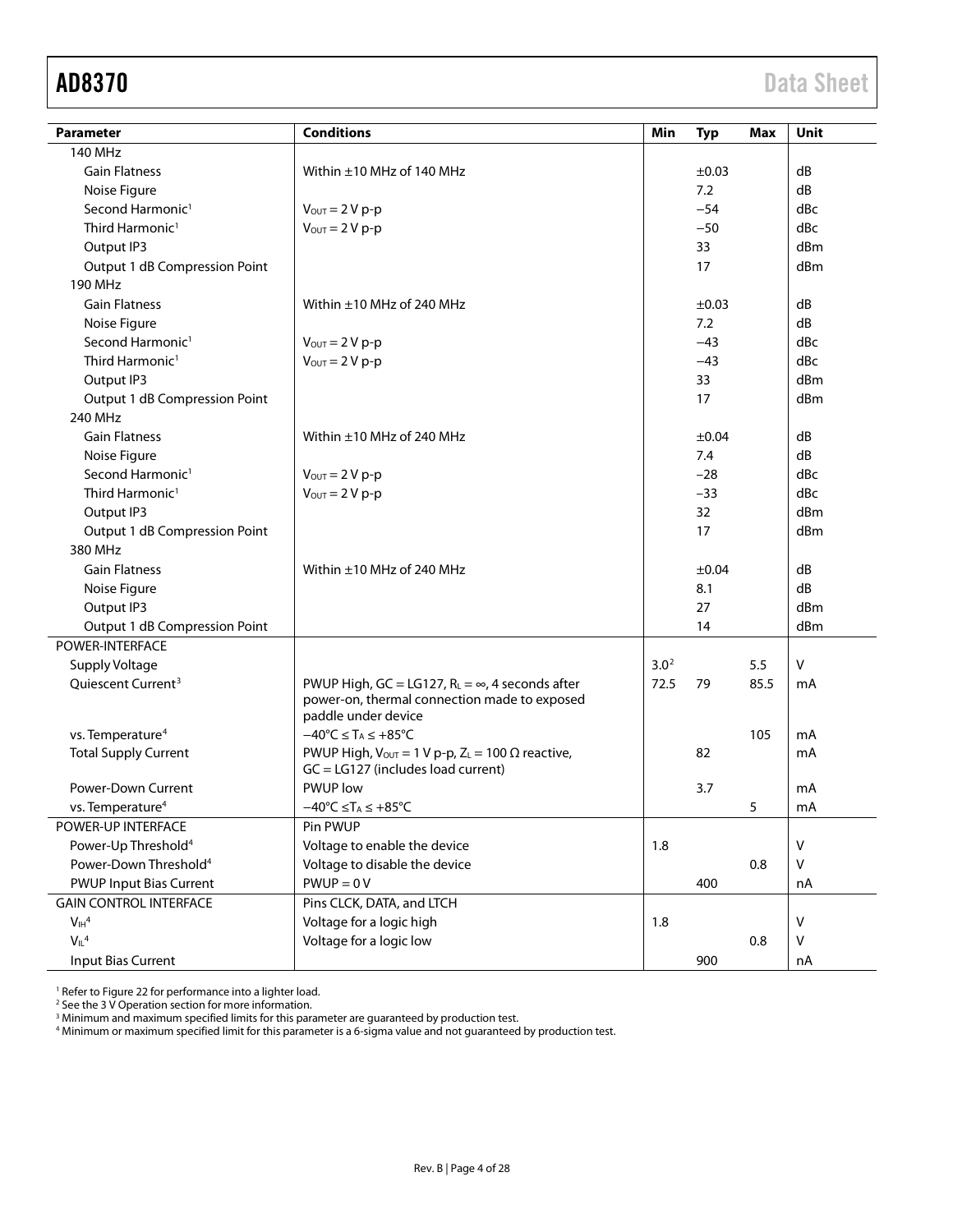## <span id="page-4-0"></span>ABSOLUTE MAXIMUM RATINGS

#### **Table 2.**

| Parameter                                        | Rating                              |
|--------------------------------------------------|-------------------------------------|
| Supply Voltage, V <sub>s</sub>                   | 5.5V                                |
| PWUP, DATA, CLCK, LTCH                           | $V_S + 500$ mV                      |
| Differential Input Voltage,                      | 2 V                                 |
| $V_{INHI} - V_{INLO}$                            |                                     |
| Common-Mode Input Voltage,                       | $V_5 + 500$ mV (max),               |
| VINHI Or VINLO, with Respect to                  | $V_{ICOM}$ – 500 mV,                |
| ICOM or OCOM                                     | $V_{\rm OCOM}$ – 500 mV (min)       |
| Internal Power Dissipation                       | 575 mW                              |
| $\theta_{JA}$ (Exposed Paddle Soldered Down)     | $30^{\circ}$ C/W                    |
| $\theta_{JA}$ (Exposed Paddle Not Soldered Down) | 95°C/W                              |
| $\theta_{\text{IC}}$ (At Exposed Paddle)         | $9^{\circ}$ C/W                     |
| Maximum Junction Temperature                     | $150^{\circ}$ C                     |
| Operating Temperature Range                      | $-40^{\circ}$ C to $+85^{\circ}$ C  |
| Storage Temperature Range                        | $-65^{\circ}$ C to $+150^{\circ}$ C |
| Lead Temperature Range                           | $235^{\circ}$ C                     |
| (Soldering 60 sec)                               |                                     |

Stresses above those listed under Absolute Maximum Ratings may cause permanent damage to the device. This is a stress rating only; functional operation of the device at these or any other conditions above those listed in the operational sections of this specification is not implied. Exposure to absolute maximum rating conditions for extended periods may affect device reliability.

#### <span id="page-4-1"></span>**ESD CAUTION**

ESD (electrostatic discharge) sensitive device. Electrostatic charges as high as 4000 V readily accumulate on the human body and test equipment and can discharge without detection. Although this product features proprietary ESD protection circuitry, permanent damage may occur on devices subjected to high energy electrostatic discharges. Therefore, proper ESD precautions are recommended to avoid performance degradation or loss of functionality.

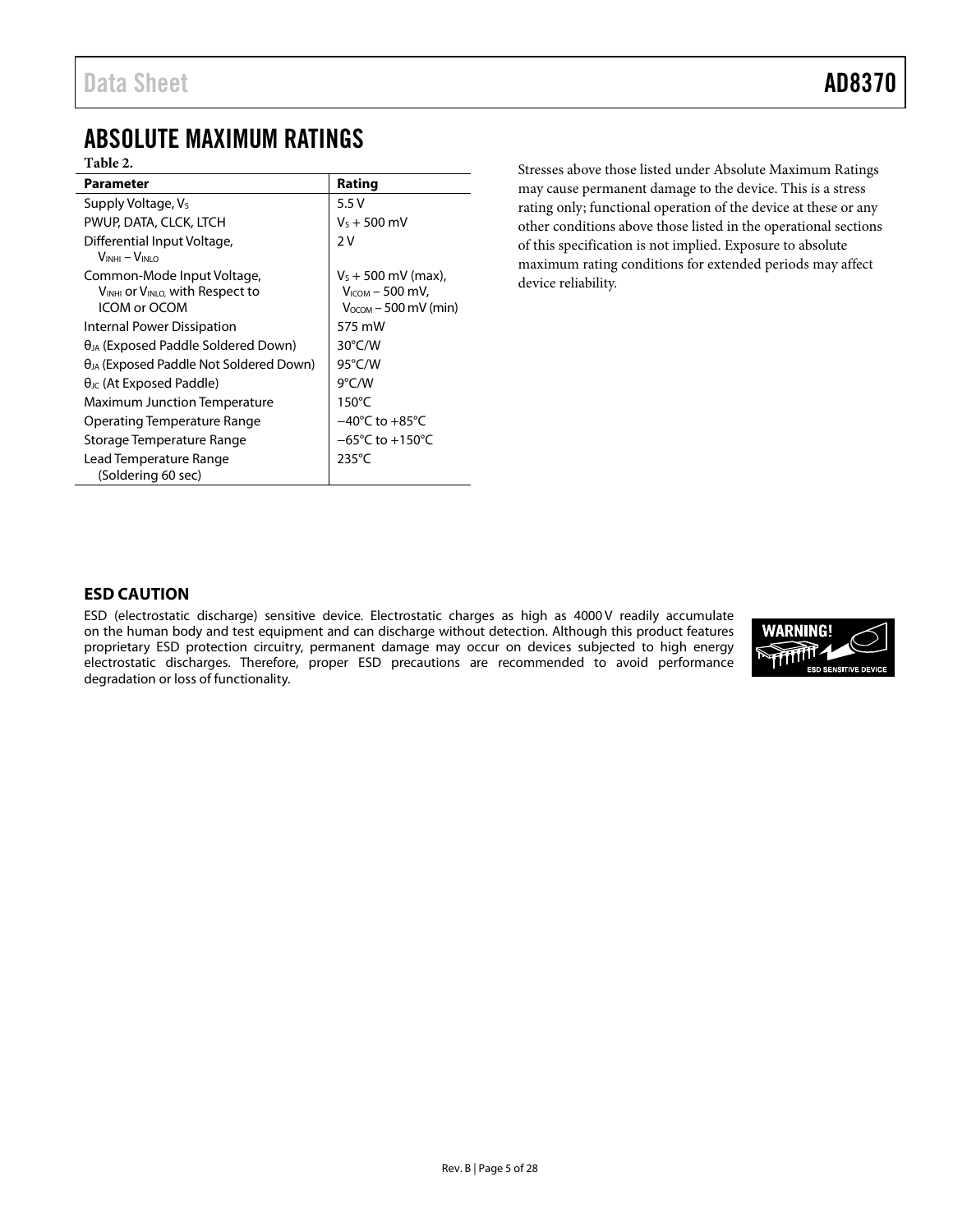## <span id="page-5-0"></span>PIN CONFIGURATION AND FUNCTION DESCRIPTIONS



#### **Table 3. Pin Function Descriptions**

| Pin No.       | <b>Mnemonic</b> | <b>Description</b>                                                                                                                                                                                                                                                                                               |
|---------------|-----------------|------------------------------------------------------------------------------------------------------------------------------------------------------------------------------------------------------------------------------------------------------------------------------------------------------------------|
|               | <b>INHI</b>     | Balanced Differential Input. Internally biased.                                                                                                                                                                                                                                                                  |
| 2, 15, PADDLE | <b>ICOM</b>     | Input Common. Connect to a low impedance ground. This node is also connected to the exposed pad<br>on the bottom of the device.                                                                                                                                                                                  |
| 3             | <b>VCCI</b>     | Input Positive Supply. 3.0 V to 5.5 V. Should be properly bypassed.                                                                                                                                                                                                                                              |
|               | <b>PWUP</b>     | Power Enable Pin. Device is operational when PWUP is pulled high.                                                                                                                                                                                                                                                |
| 5             | <b>VOCM</b>     | Common-Mode Output Voltage Pin. The midsupply ((Vvcco - Vocom)/2) common-mode voltage is delivered<br>to this pin for external bypassing for additional common-mode supply decoupling. This can be achieved<br>with a bypass capacitor to ground. This pin is an output only and is not to be driven externally. |
| 6, 11         | <b>VCCO</b>     | Output Positive Supply. 3.0 V to 5.5 V. Should be properly bypassed.                                                                                                                                                                                                                                             |
| 7,10          | <b>OCOM</b>     | Output Common. Connect to a low impedance ground.                                                                                                                                                                                                                                                                |
| 8             | <b>OPHI</b>     | Balanced Differential Output. Biased to midsupply.                                                                                                                                                                                                                                                               |
| 9             | <b>OPLO</b>     | Balanced Differential Output. Biased to midsupply.                                                                                                                                                                                                                                                               |
| 12            | <b>LTCH</b>     | Serial Data Latch Pin. Serial data is clocked into the shift register via the DATA pin when LTCH is low. Data<br>in shift register is latched on the next high-going edge.                                                                                                                                       |
| 13            | <b>CLCK</b>     | Serial Clock Input Pin.                                                                                                                                                                                                                                                                                          |
| 14            | <b>DATA</b>     | Serial Data Input Pin.                                                                                                                                                                                                                                                                                           |
| 16            | <b>INLO</b>     | Balanced Differential Input. Internally biased.                                                                                                                                                                                                                                                                  |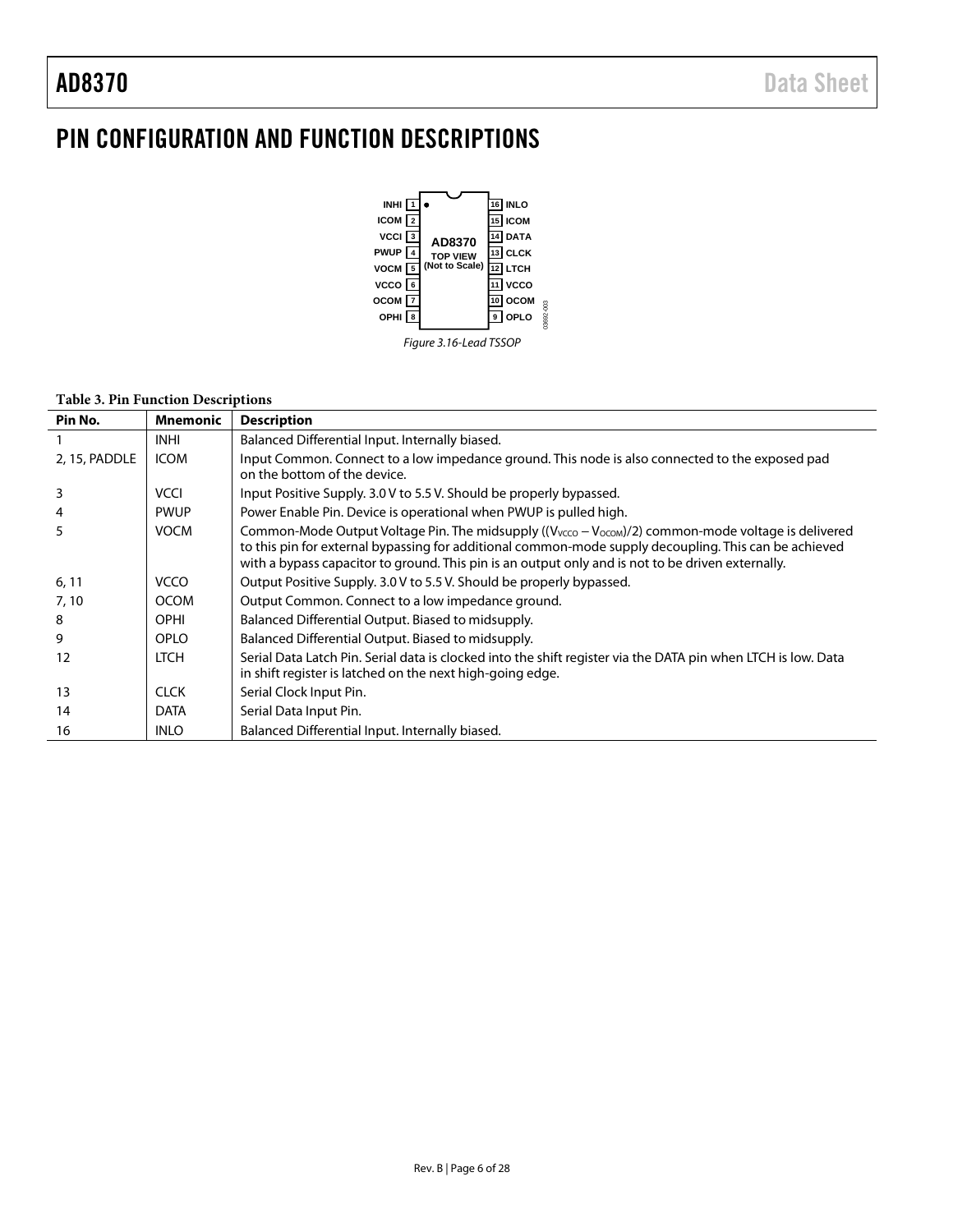## <span id="page-6-1"></span><span id="page-6-0"></span>TYPICAL PERFORMANCE CHARACTERISTICS

 $V_s$  = 5 V, Z<sub>s</sub> = 200 Ω, Z<sub>L</sub> = 100 Ω, T = 25°C, unless otherwise noted.







*Figure 5. Output Third-Order Intercept vs. Gain Code at 70 MHz*



*Figure 6. Noise Figure vs. Gain Code at 70 MHz*



*Figure 7. Frequency Response vs. Gain Code*







*Figure 9. Noise Figure vs. Frequency at Various Gains*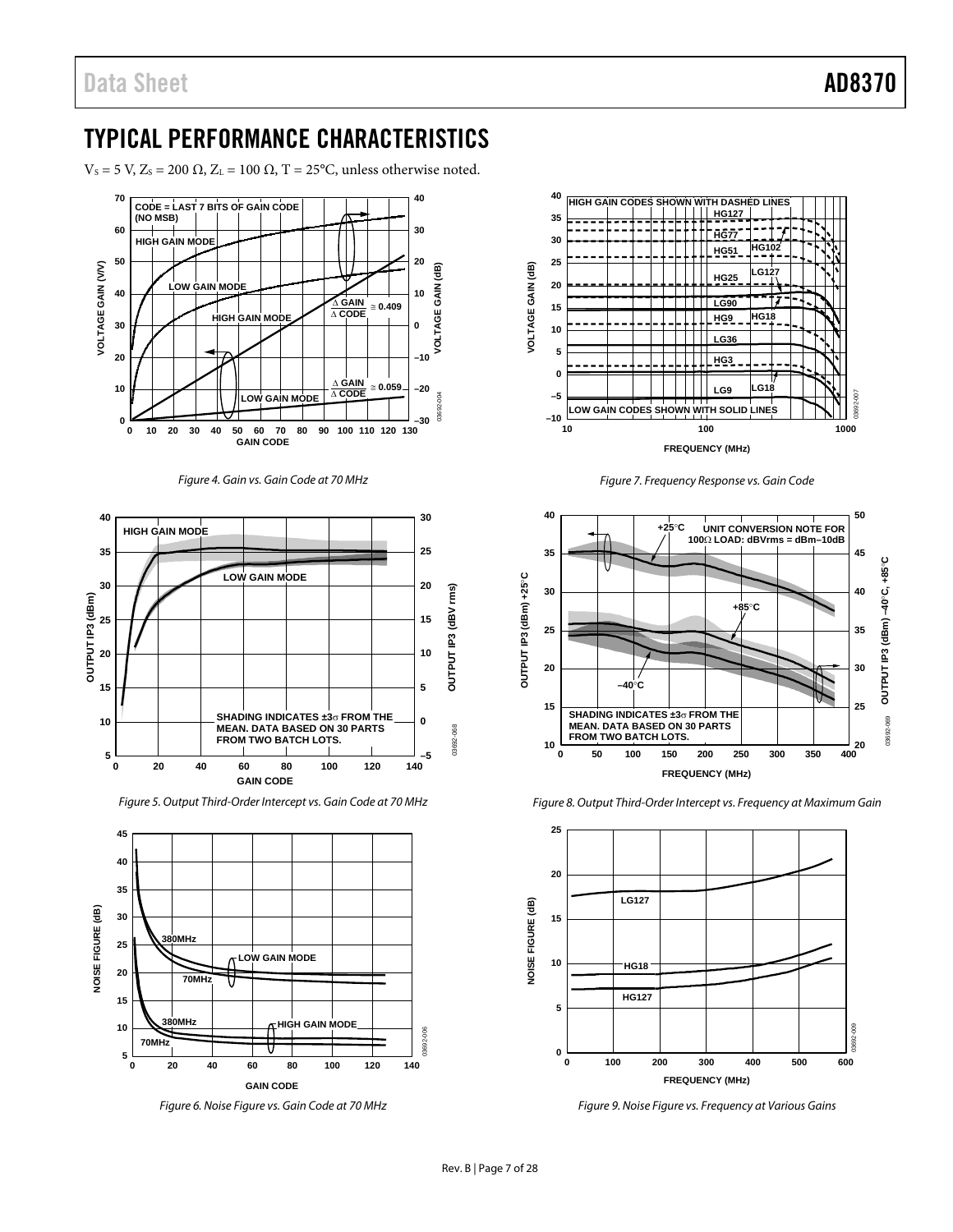

*Figure 10. Output P1dB vs. Gain Code at 70 MHz*



*Figure 11. Two-Tone Output IMD3 vs. Gain Code at 70 MHz, RL* = 1 kΩ, V<sub>OUT</sub> = 2 V p-p Composite Differential



*Figure 12. Output Third-Order Intercept vs. Gain Code at 70 MHz, RL = 1 kΩ, VOUT = 2 V p-p Composite Differential*



*Figure 13. Gain Error over Temperature vs. Frequency, RL = 100 Ω*



*Figure 14. Output P1dB vs. Frequency*



*Figure 15. Two-Tone Output IMD3 vs. Frequency at Maximum Gain, RL = 1 kΩ, VOUT = 2 V p-p Composite Differential*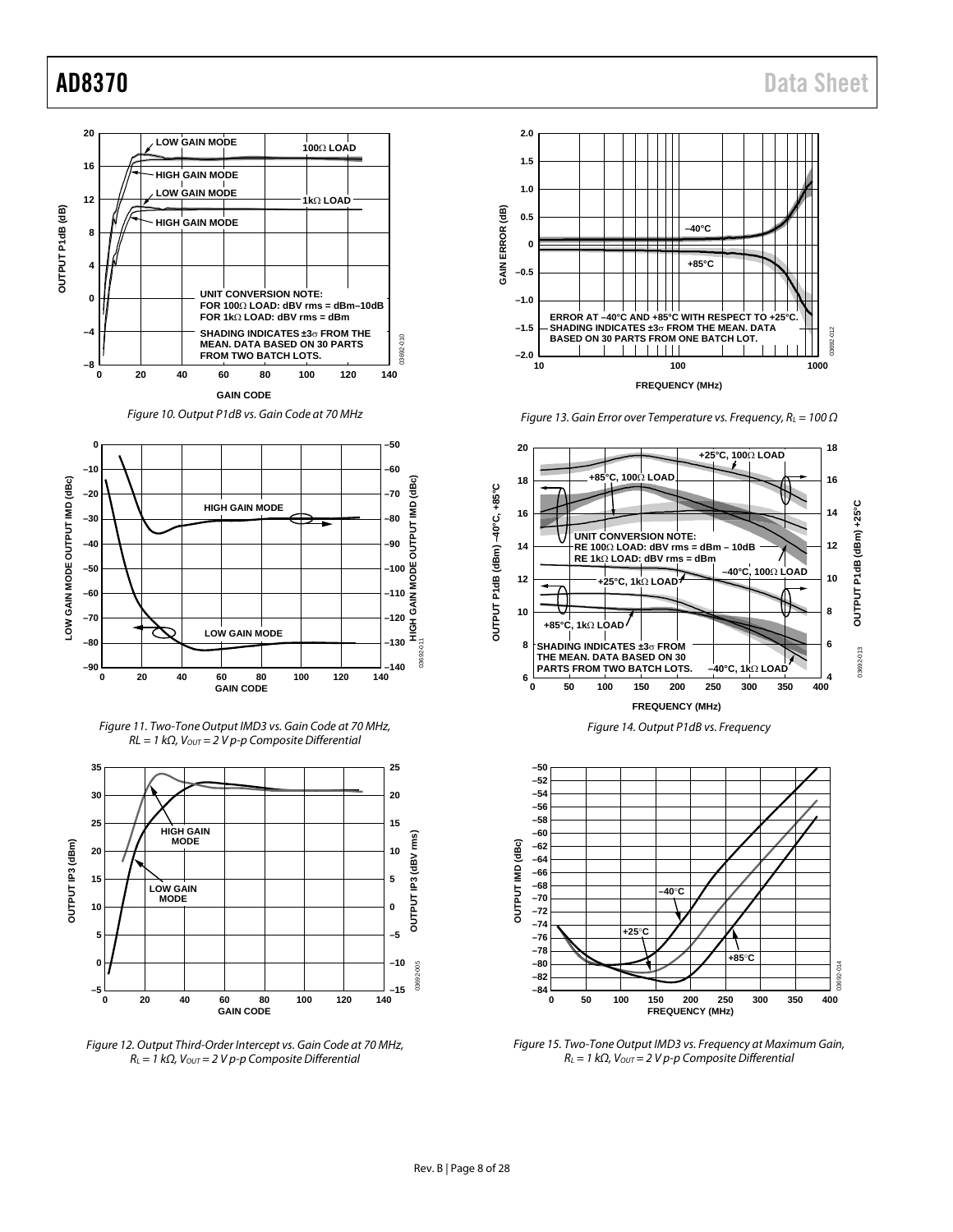## Data Sheet **AD8370**



*Figure 16. Output Third-Order Intercept vs. Frequency at Maximum Gain, RL = 1 kΩ, VOUT = 2 V p-p Composite Differential*



*Figure 17. Gain Error over Temperature vs. Frequency, RL = 1 kΩ*



*Figure 18. Second-Order Harmonic Distortion vs. Gain Code at 70 MHz, VOUT = 2 V p-p Differential*



*Figure 19. Input and Output Reflection Coefficients, S11 and S22, ZO = 100 Ω Differential*





*Figure 21. Third-Order Harmonic Distortion vs. Gain Code at 70 MHz,* 

*VOUT = 2 V p-p Differential*

*Figure 20. Input Resistance and Reactance vs. Frequency*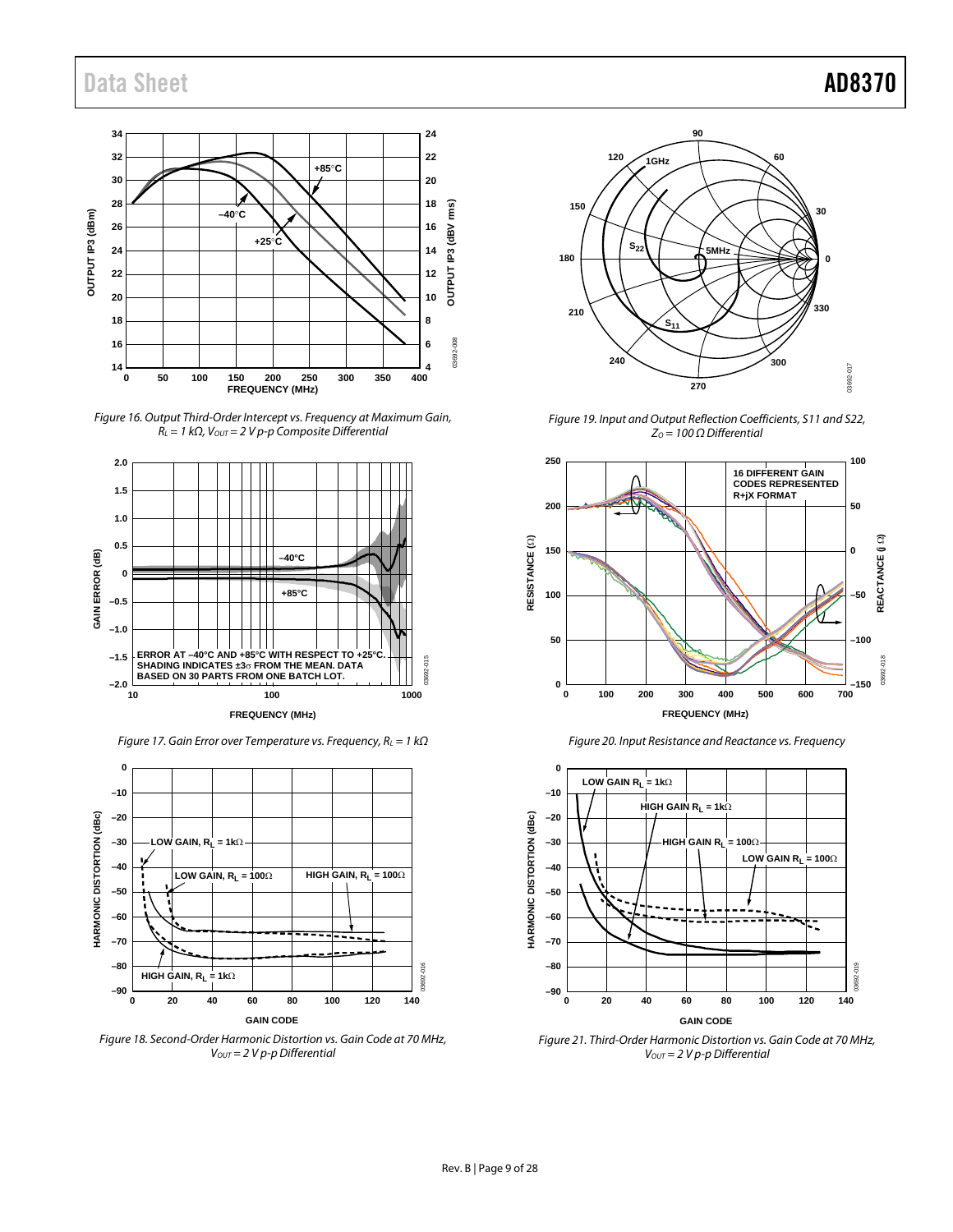<span id="page-9-0"></span>

*Figure 22. Harmonic Distortion vs. Frequency at Maximum Gain, VOUT = 2 V p-p Composite Differential*



*Figure 23. Output Resistance and Reactance vs. Frequency*



*Figure 24. Group Delay vs. Gain Code at 70 MHz*



*Figure 25. Power Supply Rejection Ratio vs. Frequency at Maximum Gain*





<span id="page-9-1"></span>

*Figure 27. Group Delay vs. Frequency at Maximum Gain*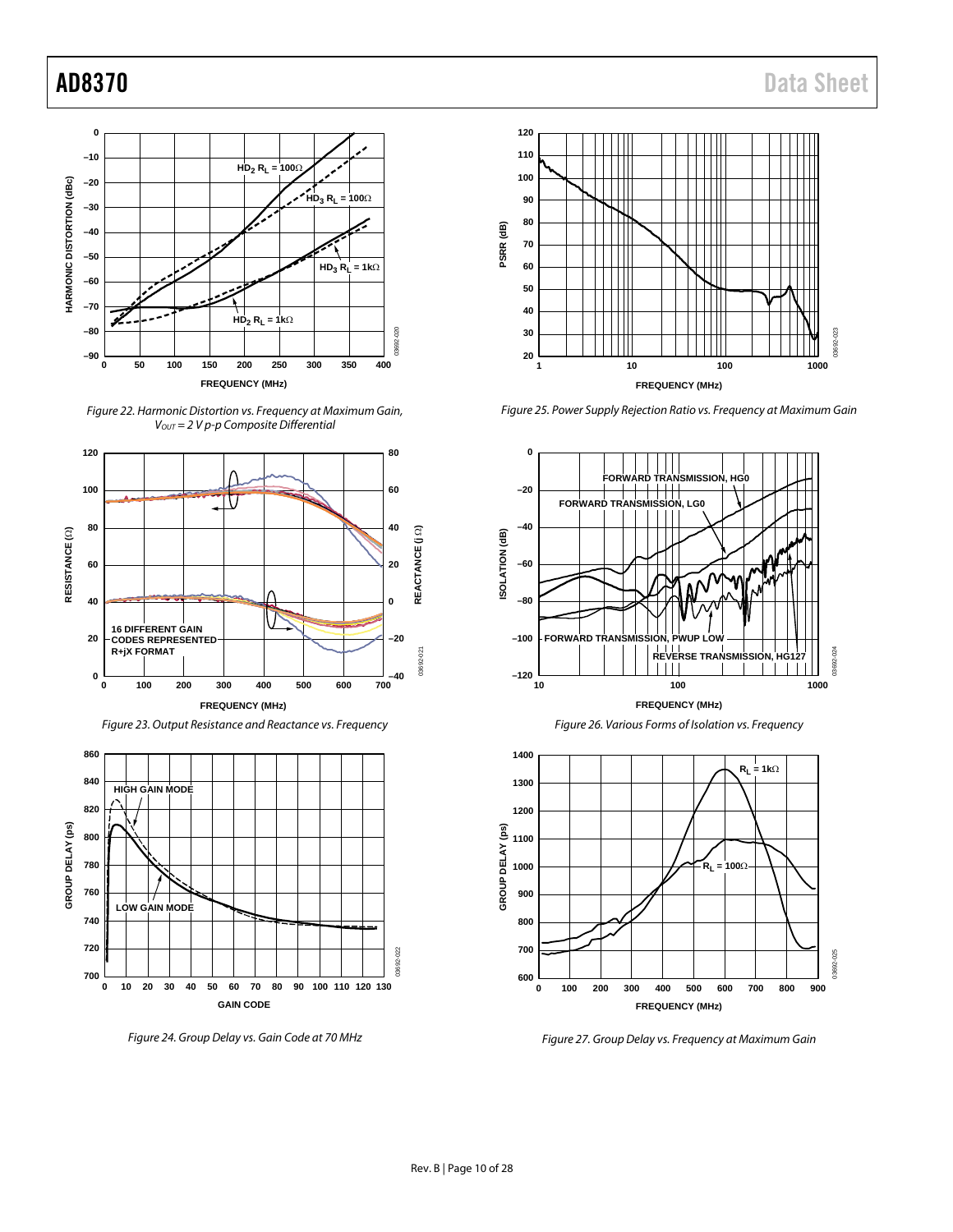## <span id="page-10-0"></span>Data Sheet **AD8370**

#### **80 70 LG32, LG127 60 HG32, HG127 50** CMRR (dB) **CMRR (dB) 40 30 20 10** 03692-026 3692 **0 10 100 1000 FREQUENCY (MHz)**

*Figure 28. Common-Mode Rejection Ratio vs. Frequency*







**TIME (2ns/DIV)** *Figure 30. DC-Coupled Large Signal Pulse Response* 



**TIME (40ns/DIV)**





**TIME (20ns/DIV)**







*Figure 33. Overdrive Recovery*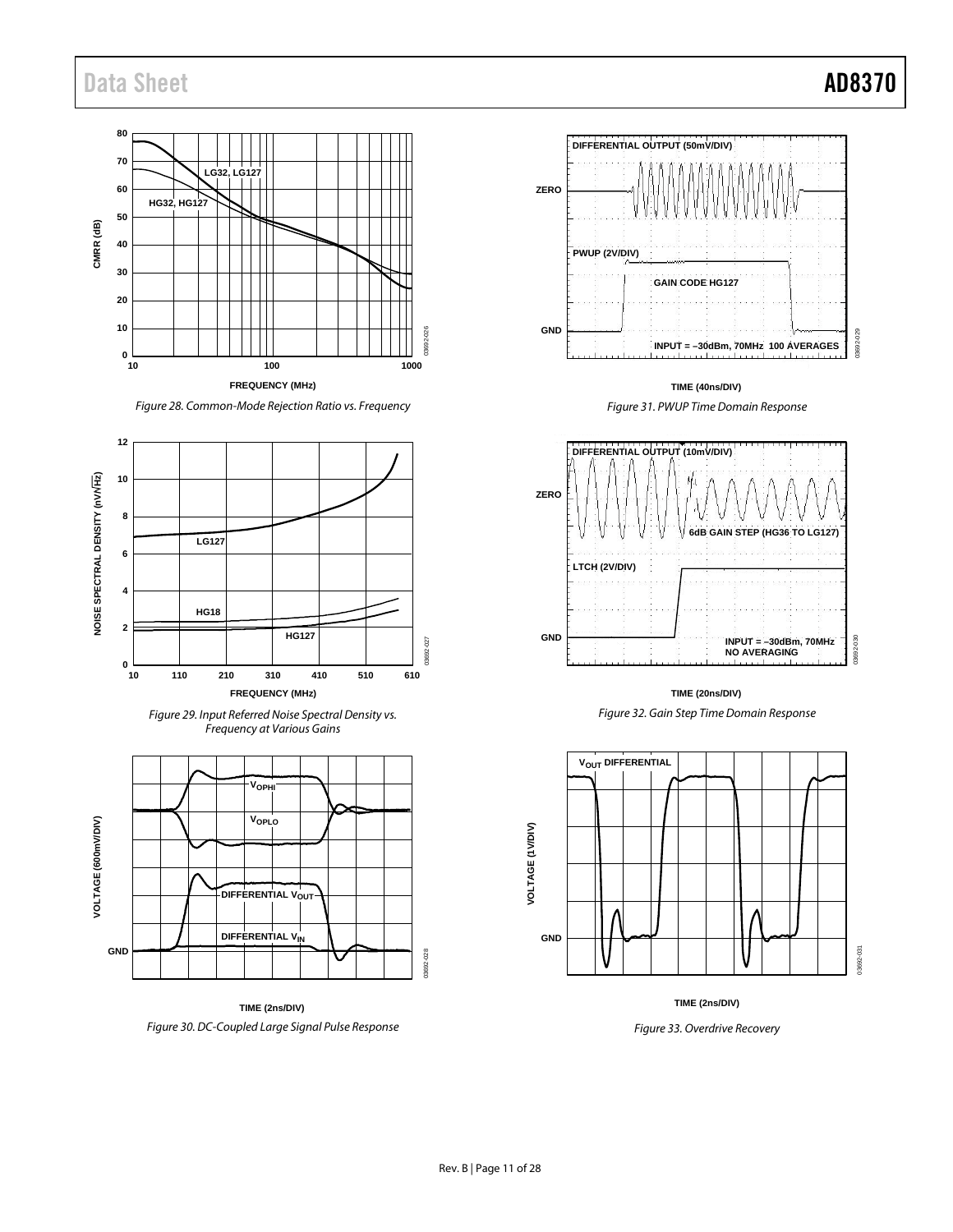

*Figure 34. Supply Current vs. Gain Code*



*Figure 36. Common-Mode Output Voltage vs. Gain Code at Various Temperatures*



*Figure 35. Distribution of Voltage Gain, HG127, 70 MHz, RL = 100 Ω*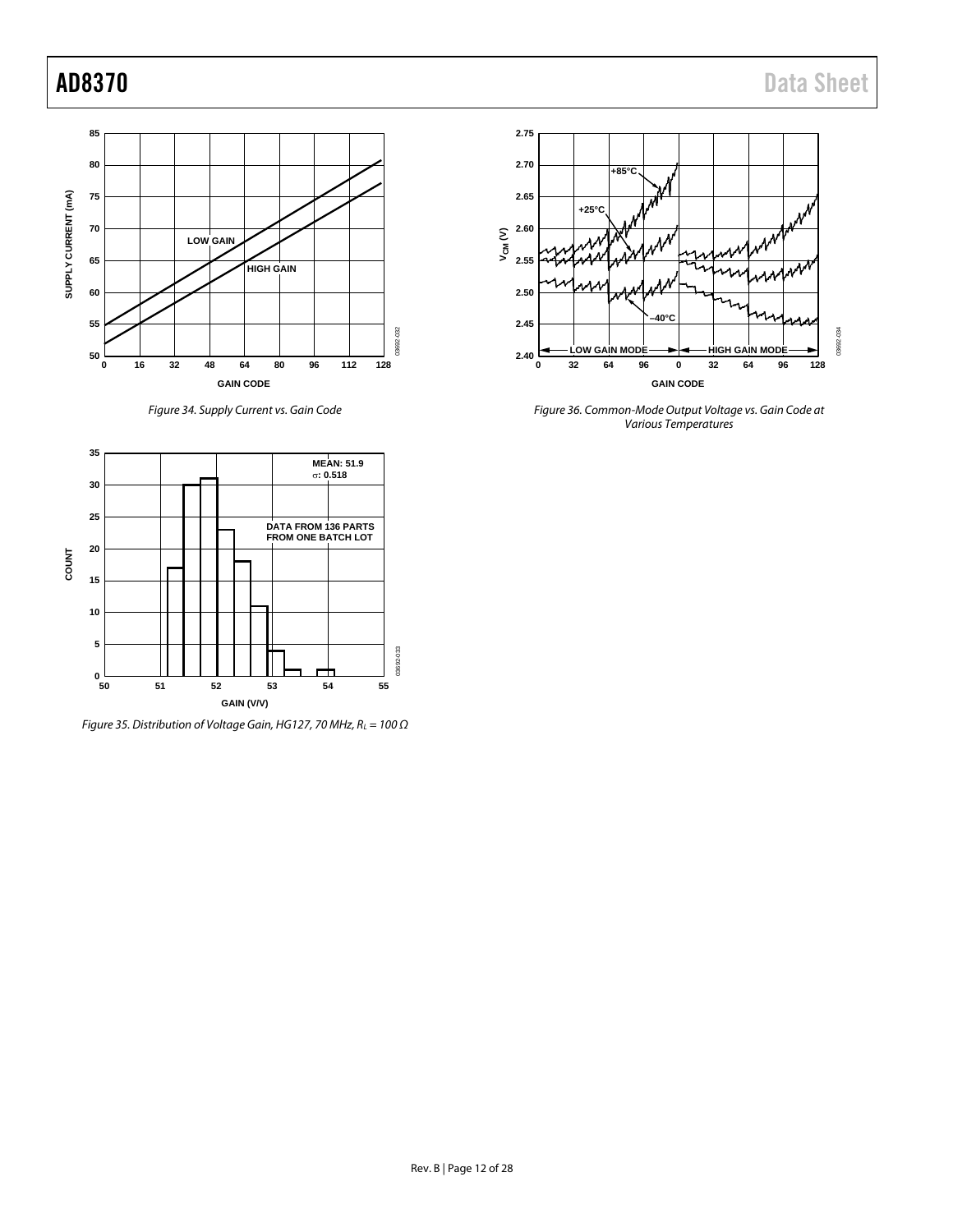## <span id="page-12-0"></span>THEORY OF OPERATION

The [AD8370](http://www.analog.com/AD8370) is a low cost, digitally controlled, fine adjustment variable gain amplifier (VGA) that provides both high IP3 and low noise figure. Th[e AD8370](http://www.analog.com/AD8370) is fabricated on an ADI proprietary high performance 25 GHz silicon bipolar process. The -3 dB bandwidth is approximately 750 MHz throughout the variable gain range. The typical quiescent current of th[e AD8370](http://www.analog.com/AD8370) is 78 mA. A power-down feature reduces the current to less than 4 mA. The input impedance is approximately 200 Ω differential, and the output impedance is approximately 100  $\Omega$  differential to be compatible with saw filters and matching networks used in intermediate frequency (IF) radio applications. Because there is no feedback between the input and output and stages within the amplifier, the input amplifier is isolated from variations in output loading and from subsequent impedance changes, and excellent input to output isolation is realized. Excellent distortion performance and wide bandwidth make the [AD8370](http://www.analog.com/AD8370) a suitable gain control device for modern differential receiver designs. The [AD8370](http://www.analog.com/AD8370) differential input and output configuration is ideally suited to fully differential signal chain circuit designs, although it can be adapted to single-ended system applications, if required.

### <span id="page-12-1"></span>**BLOCK ARCHITECTURE**

The three basic building blocks of the [AD8370](http://www.analog.com/AD8370) are a high/low gain selectable input preamplifier, a digitally controlled transconductance (gm) block, and a fixed gain output stage.



#### <span id="page-12-2"></span>**PREAMPLIFIER**

There are two selectable input preamplifiers. Selection is made by the most significant bit (MSB) of the serial gain control dataword. In the high gain mode, the overall device gain is 7.1 V/V (17 dB) above the low gain setting. The two preamplifiers give the [AD8370](http://www.analog.com/AD8370) the ability to accommodate a wide range of input amplitudes. The overlap between the two gain ranges allows the user some flexibility based on noise and distortion demands. See the [Choosing Between Gain Ranges](#page-15-0) section for more information.

The input impedance is approximately 200  $\Omega$  differential, regardless of which preamplifier is selected. Note that the input impedance is formed by using active circuit elements and is not set by passive components. See Figure 38 for a simplified schematic of the input interface.



*Figure 38. INHI/INLO Simplified Schematic*

### <span id="page-12-3"></span>**TRANSCONDUCTANCE STAGE**

The digitally controlled  $g_m$  section has 42 dB of controllable gain and makes gain adjustments within each gain range. The step size resolution ranges from a fine  $\sim 0.07$  dB up to a coarse 6 dB per bit, depending on the gain code. As shown i[n Figure 39,](#page-12-5)  of the 42 dB total range, 28 dB has resolution of better than 2 dB, and 22 dB has resolution of better than 1 dB.

[Figure 39](#page-12-5) shows typical input levels that can be applied to this amplifier at different gain settings. The maximum input was determined by finding the 1 dB compression or expansion point of the  $V_{\text{OUT}}/V_{\text{SOLRCE}}$  gain. Note that this is not  $V_{\text{OUT}}/V_{\text{IN}}$ . In this way, the change in the input impedance of the device is also taken into account.



<span id="page-12-5"></span><span id="page-12-4"></span>*Figure 39. Gain Resolution and Nominal Input and Output Range over the Gain Range*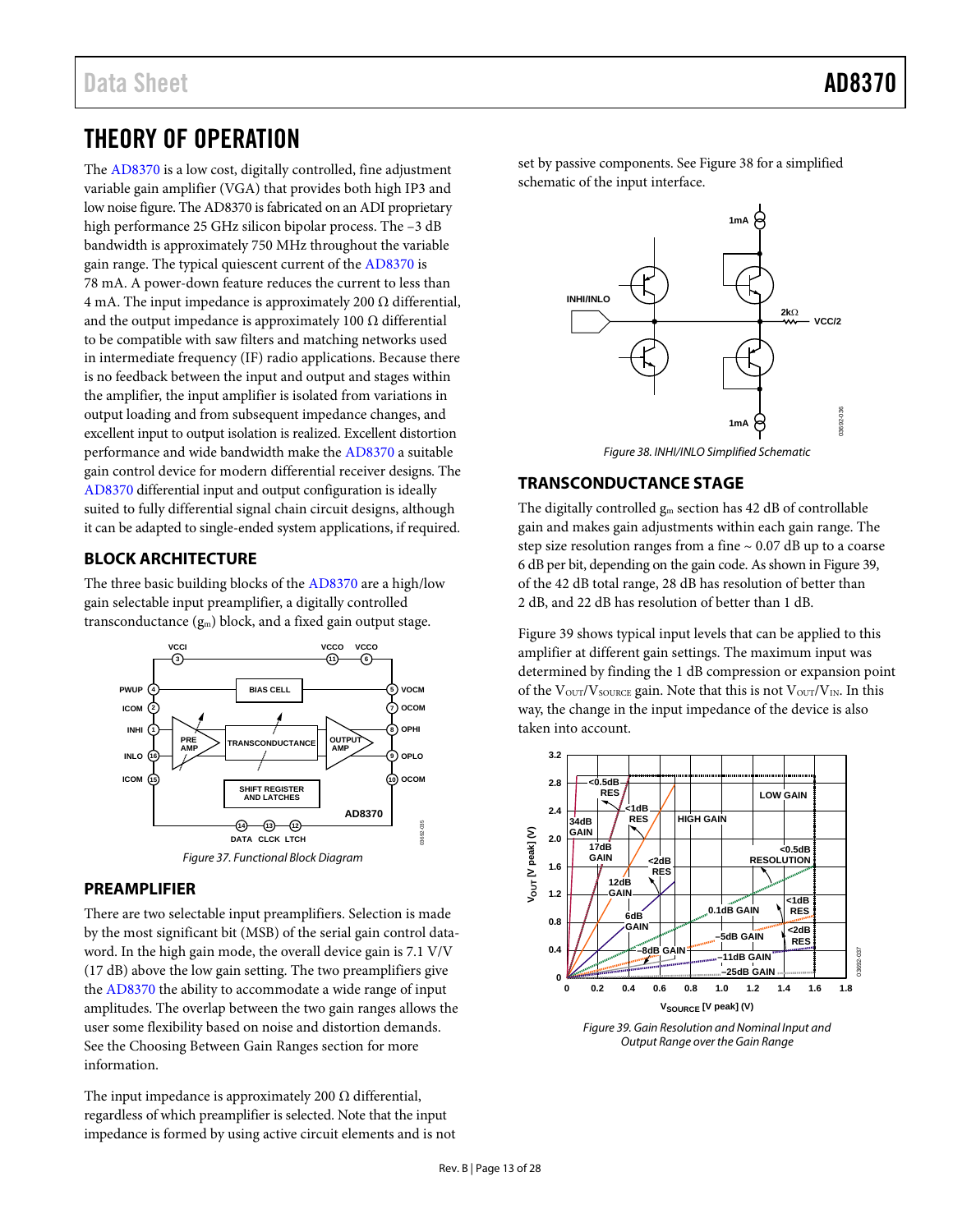### **OUTPUT AMPLIFIER**

The output impedance is approximately 100  $\Omega$  differential and, like the input preamplifier, this impedance is formed using active circuit elements. See Figure 40 for a simplified schematic of the output interface.



*Figure 40. OPHI/OPLO Simplified Circuit*

The gain of the output amplifier, and thus the [AD8370](http://www.analog.com/AD8370) as a whole, is load dependent. The following equation can be used to predict the gain deviation of the [AD8370](http://www.analog.com/AD8370) from that at 100  $\Omega$  as the load is varied.

$$
GainDeviation = \frac{1.98}{1 + \frac{98}{R_{LOAD}}}
$$

For example, if  $R_{LOAD}$  is 1 kΩ, the gain is a factor of 1.80 (5.12 dB) *above* that at 100  $\Omega$ , all other things being equal. If  $R_{LOAD}$  is 50 Ω, the gain is a factor of 0.669 (3.49 dB) *below* that at 100 Ω.

### <span id="page-13-0"></span>**DIGITAL INTERFACE AND TIMING**

The digital control port uses a standard TTL interface. The 8-bit control word is read in a serial fashion when the LTCH pin is held low. The levels presented to the DATA pin are read on each rising edge of the CLCK signal. [Figure 41](#page-13-1) illustrates the timing diagram for the control interface. Minimum values for timing parameters are presented in [Table 4.](#page-13-2) Figure 42 is a simplified schematic of the digital input pins.



<span id="page-13-1"></span>*Figure 41. Digital Timing Diagram*

#### <span id="page-13-2"></span>**Table 4. Serial Programming Timing Parameters**

| <b>Parameter</b>                              | Min | Unit |
|-----------------------------------------------|-----|------|
| Clock Pulse Width (T <sub>PW</sub> )          | 25  | ns   |
| Clock Period (T <sub>CK</sub> )               | 50  | ns   |
| Setup Time Data vs. Clock (T <sub>DS</sub> )  | 10  | ns   |
| Setup Time Latch vs. Clock (T <sub>ES</sub> ) | 20  | ns   |
| Hold Time Latch vs. Clock (T <sub>EH</sub> )  |     | ns   |



*Figure 42. Simplified Circuit for Digital Inputs*

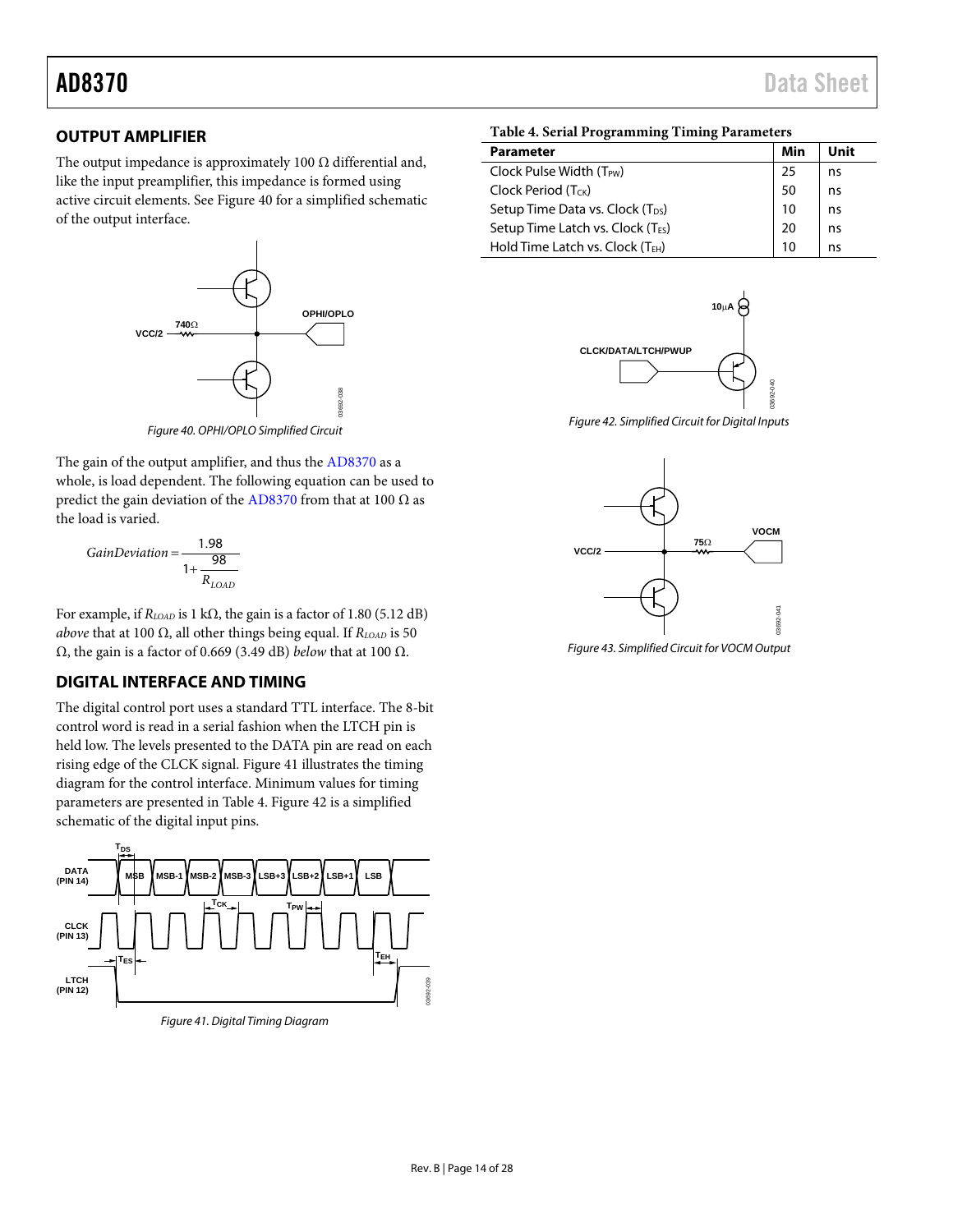## <span id="page-14-1"></span><span id="page-14-0"></span>APPLICATIONS **BASIC CONNECTIONS**

Figure 44 shows the minimum connections required for basic operation of the [AD8370.](http://www.analog.com/AD8370) Supply voltages between 3.0 V and 5.5 V are allowed. The supply to the VCCO and VCCI pins should be decoupled with at least one low inductance, surfacemount ceramic capacitor of 0.1 μF placed as close as possible to the device.



Figure 44. Basic Connections

The [AD8370 i](http://www.analog.com/AD8370)s designed to be used in differential signal chains. Differential signaling allows improved even-order harmonic cancellation and better common-mode immunity than can be achieved using a single-ended design. To fully exploit these benefits, it is necessary to drive and load the device in a balanced manner. This requires some care to ensure that the common-mode impedance values presented to each set of inputs and outputs are balanced. Driving the device with an unbalanced source can degrade the common-mode rejection ratio. Loading the device with an unbalanced load can cause degradation to even-order harmonic distortion and premature output compression. In general, optimum designs are fully balanced, although th[e AD8370](http://www.analog.com/AD8370) still provides impressive performance when used in an unbalanced environment.

The [AD8370 i](http://www.analog.com/AD8370)s a fine adjustment, VGA. The gain control transfer function is linear in voltage gain. On a decibel scale, this results in the logarithmic transfer functions shown in [Figure 4.](#page-6-1) At the low end of the gain transfer function, the slope is steep, providing a rather coarse control function. At the high end of the gain control range, the decibel step size decreases, allowing precise gain adjustment.

### <span id="page-14-2"></span>**GAIN CODES**

The [AD8370's](http://www.analog.com/AD8370) two gain ranges are referred to as high gain (HG) and low gain (LG). Within each range, there are 128 possible gain codes. Therefore, the minimum gain in the low gain range is given by the nomenclature LG0 whereas the maximum gain in that range is given by LG127. The same is true for the high gain range. Both LG0 and HG0 essentially turn off the variable transconductance stage, and thus no output is available with these codes (se[e Figure 26\)](#page-9-1).

The theoretical linear voltage gain can be expressed with respect to the gain code as

*AV = GainCode Vernier (*1 *+* (*PreGain −* 1) *MSB)* 

where:

*AV* is the linear voltage gain.

*GainCode* is the digital gain control word minus the MSB (the final 7 bits).

*Vernier* = 0.055744 V/V

*PreGain* = 7.079458 V/V

*MSB* is the most significant bit of the 8-bit gain control word. The MSB sets the device in either high gain mode  $(MSB = 1)$ or low gain mode ( $MSB = 0$ ).

For example, a gain control word of HG45 (or 10101101 binary) results in a theoretical linear voltage gain of 17.76 V/V, calculated as

 $45 \times 0.055744 \times (1 + (7.079458 - 1) \times 1)$ 

Increments or decrements in gain within either gain range are simply a matter of operating on the GainCode. Six –dB gain steps, which are equivalent to doubling or halving the linear voltage gain, are accomplished by doubling or halving the GainCode.

When power is first applied to the [AD8370,](http://www.analog.com/AD8370) the device is programmed to code LG0 to avoid overdriving the circuitry following it.

### <span id="page-14-3"></span>**POWER-UP FEATURE**

The power-up feature does not affect the GainCode, and the gain setting is preserved when in power-down mode. Powering down the [AD8370 \(](http://www.analog.com/AD8370)bringing PWUP low while power is still applied to the device) does not erase or change the GainCode from the [AD8370,](http://www.analog.com/AD8370) and the same gain code is in place when the device is powered up, that is, when PWUP is brought high again. Removing power from the device all together and reapplying, however, reprograms to LG0.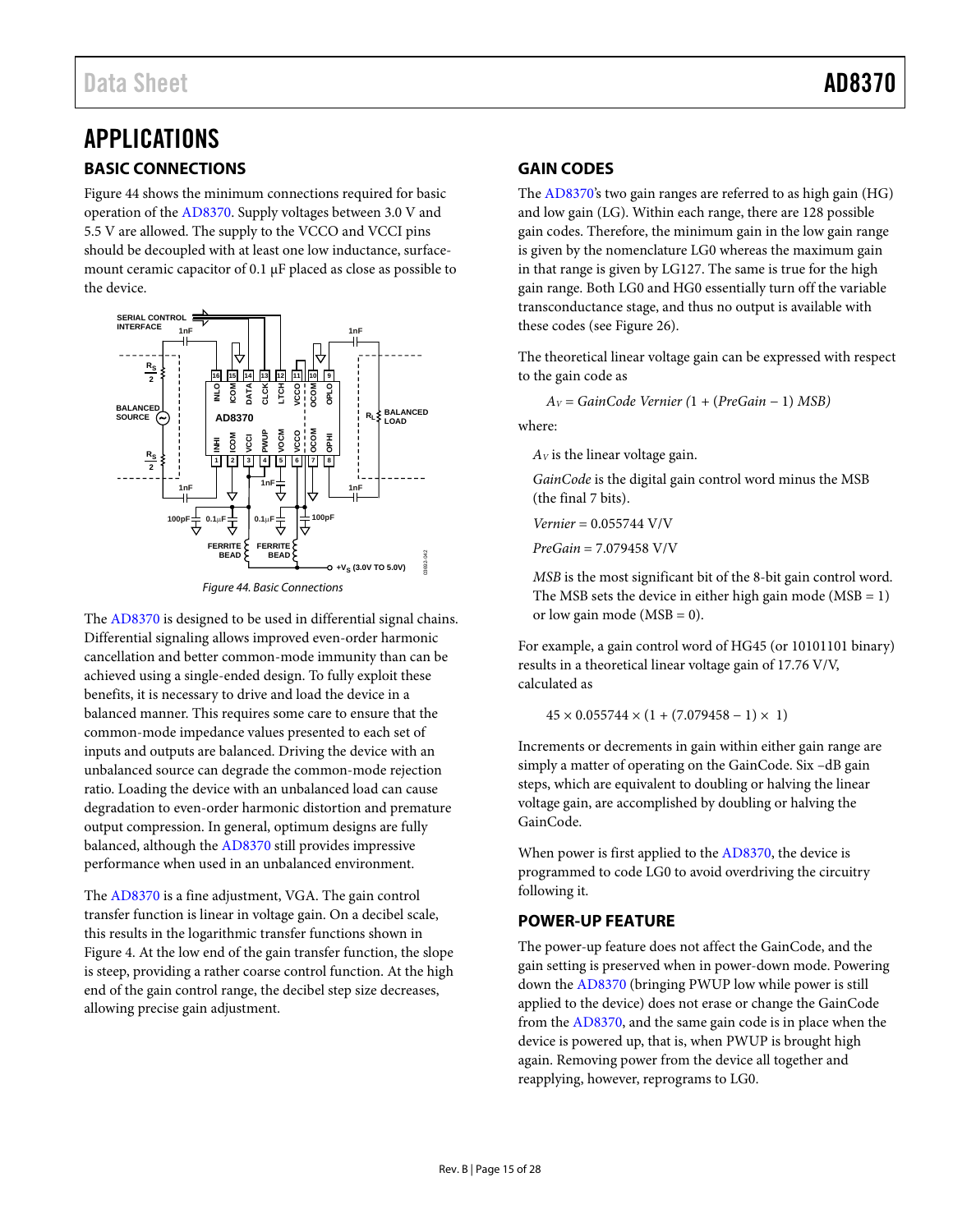### <span id="page-15-0"></span>**CHOOSING BETWEEN GAIN RANGES**

There is some overlap between the two gain ranges; users can choose which one is most appropriate for their needs. When deciding which preamp to use, consider resolution, noise, linearity, and spurious-free dynamic range (SFDR). The most important points to keep in mind are

- The low gain range has better gain resolution.
- The high gain range has a better noise figure.
- The high gain range has better linearity and SFDR at higher gains.
- Conversely, the low gain range has higher SFDR at lower gains.

[Figure 45](#page-15-2) provides a summary of noise, OIP3, IIP3, and SFDR as a function of device power gain. SFDR is defined as

$$
SFDR = \frac{2}{3}(IIP3 - NF - N_S)
$$

where:

*IIP3* is the input third-order intercept point, the output intercept point in dBm minus the gain in dB.

*NF* is the noise figure in dB.

*NS* is source resistor noise, –174 dBm for a 1 Hz bandwidth at 300°K (27°C).

In general,  $N_s$  = 10 log<sub>10</sub>( $kTB$ ), where  $k = 1.374 \times 10^{-23}$ , *T* is the temperature in degrees Kelvin, and *B* is the noise bandwidth in Hertz.



*Figure 45. OIP3, IIP3, NF, and SFDR Variation with Gain*

<span id="page-15-2"></span>As the gain increases, the input amplitude required to deliver the same output amplitude is reduced. This results in less distortion at the input stage, and therefore the OIP3 increases. At some point, the distortion of the input stage becomes small enough such that the nonlinearity of the output stage becomes dominant. The OIP3 does not improve significantly because the gain is increased beyond this point, which explains the knee in the OIP3 curve. The IIP3 curve has a knee for the same reason; however, as the gain is increased beyond the knee, the IIP3 starts to decrease rather than increase. This is because in this region OIP3 is constant, therefore the higher the gain, the lower the IIP3. The two gain ranges have equal SFDR at approximately 13 dB power gain.

#### <span id="page-15-1"></span>**LAYOUT AND OPERATING CONSIDERATIONS**

Each input and output pin of th[e AD8370](http://www.analog.com/AD8370) presents either a 100 Ω or 50 Ω impedance relative to their respective ac grounds. To ensure that signal integrity is not seriously impaired by the printed circuit board, the relevant connection traces should provide an appropriate characteristic impedance to the ground plane. This can be achieved through proper layout.

When laying out an RF trace with a controlled impedance, consider the following:

- Space the ground plane to either side of the signal trace at least three line-widths away to ensure that a microstrip (vertical dielectric) line is formed, rather than a coplanar (lateral dielectric) waveguide.
- Ensure that the width of the microstrip line is constant and that there are as few discontinuities as possible, such as component pads, along the length of the line. Width variations cause impedance discontinuities in the line and may result in unwanted reflections.
- Do not use silkscreen over the signal line because it alters the line impedance.

Keep the length of the input and output connection lines as short as possible.

[Figure](#page-15-3) 46 shows the cross section of a PC board, an[d Table 5](#page-15-4) show the dimensions that provide a 100  $\Omega$  line impedance for FR-4 board material with  $\epsilon$  = 4.6.



*Figure 46. Cross-Sectional View of a PC Board*

<span id="page-15-3"></span>It possible to approximate a 100 Ω trace on a board designed with the 50  $\Omega$  dimensions above by removing the ground plane within 3 line-widths of the area directly below the trace.

<span id="page-15-4"></span>**Table 5.**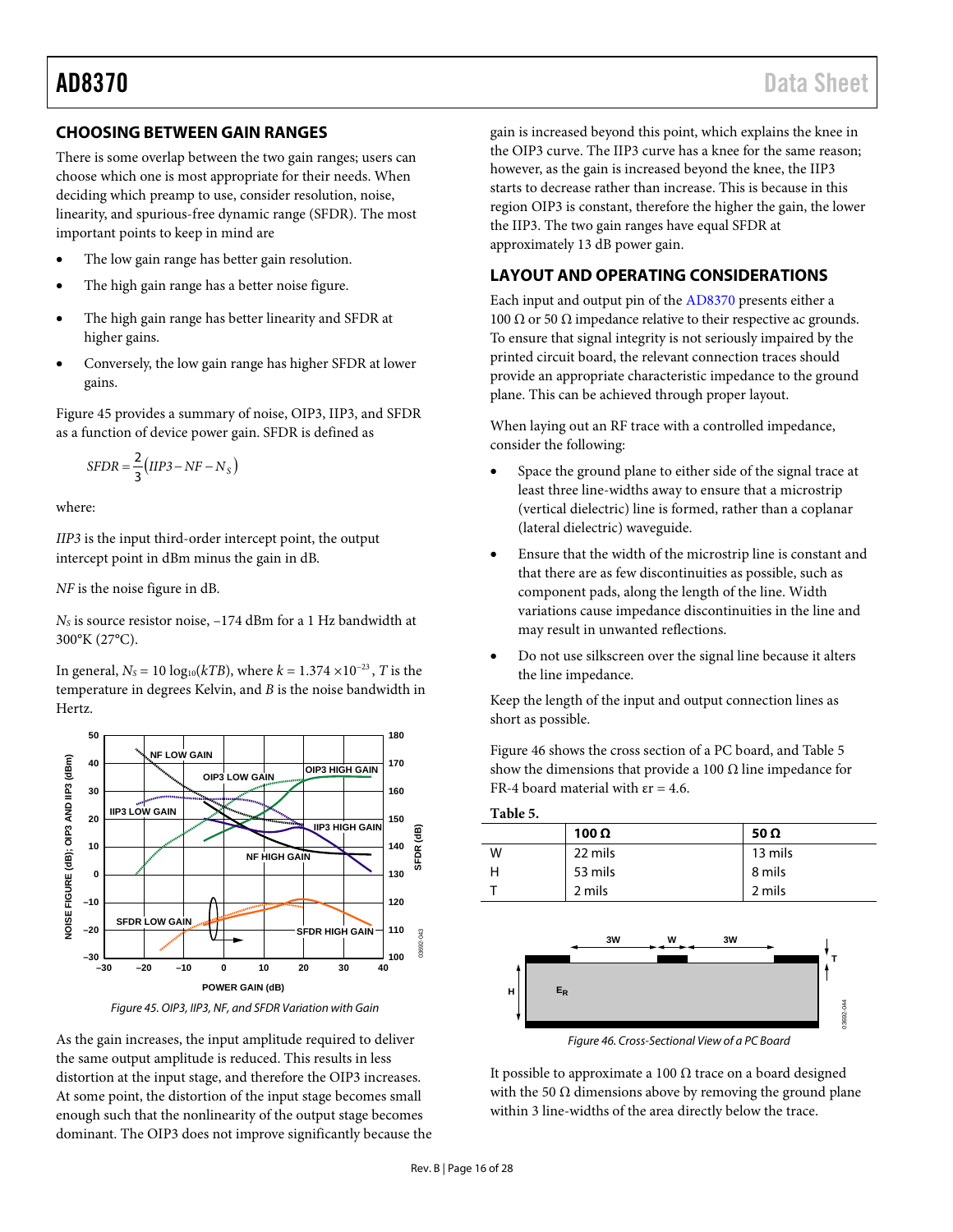## Data Sheet **AD8370**

The [AD8370](http://www.analog.com/AD8370) contains both digital and analog sections. Care should be taken to ensure that the digital and analog sections are adequately isolated on the PC board. The use of separate ground planes for each section connected at only one point via a ferrite bead inductor ensures that the digital pulses do not adversely affect the analog section of the [AD8370.](http://www.analog.com/AD8370)

Due to the nature of the [AD8370's](http://www.analog.com/AD8370) circuit design, care must be taken to minimize parasitic capacitance on the input and output. The [AD8370](http://www.analog.com/AD8370) could become unstable with more than a few pF of shunt capacitance on each input. Using resistors in series with input pins is recommended under conditions of high source capacitance.

High transient and noise levels on the power supply, ground, and digital inputs can, under some circumstances, reprogram the [AD8370](http://www.analog.com/AD8370) to an unintended gain code. This further reinforces the need for proper supply bypassing and decoupling. The user should also be aware that probing th[e AD8370](http://www.analog.com/AD8370) and associated circuitry during circuit debug may also induce the same effect.

### <span id="page-16-0"></span>**PACKAGE CONSIDERATIONS**

The package of th[e AD8370](http://www.analog.com/AD8370) is a compact, thermally enhanced TSSOP 16-lead design. A large exposed paddle on the bottom of the device provides both a thermal benefit and a low inductance path to ground for the circuit. To make proper use of this packaging feature, the PCB needs to make contact directly under the device, connected to an ac/dc common ground reference with as many vias as possible to lower the inductance and thermal impedance.

#### <span id="page-16-1"></span>**SINGLE-ENDED-TO-DIFFERENTIAL CONVERSION**



*Figure 47. Single-Ended-to-Differential Conversion*

<span id="page-16-3"></span>The [AD8370](http://www.analog.com/AD8370) is primarily designed for differential signal interfacing. The device can be used for single-ended-to-differential conversion simply by terminating the unused input to ground using a capacitor as depicted in Figure 47. The ac coupling capacitors should be selected such that their reactance is negligible at the frequency of operation. For example, using

1 nF capacitors for CAC presents a capacitive reactance of  $-j1.6 \Omega$  on each input node at 100 MHz. This attenuates the applied input voltage by 0.003 dB. If 10 pF capacitors had been selected, the voltage delivered to the input would be reduced by 2.1 dB when operating with a 200  $\Omega$  source impedance.



*Figure 48. Differential Output Balance for a Single-Ended Input Drive at Maximum Gain (R<sub>L</sub>* = 1 kΩ, C<sub>AC</sub> = 10 nF)

Figure 48 illustrates the differential balance at the output for a single-ended input drive for multiple gain codes. The differential balance is better than 0.5 dB for signal frequencies less than 250 MHz. [Figure 49](#page-16-2) depicts the differential balance over the entire gain range at 10 MHz. The balance is degraded for lower gain settings because the finite common gain allows some of the input signal applied to INHI to pass directly through to the OPLO pin. At higher gain settings, the differential gain dominates and balance is restored.



<span id="page-16-2"></span>*Figure 49. Differential Output Balance at 10 MHz for a Single-Ended Drive vs. Gain Code (RL = 1 kΩ, CAC = 10 nF)*

Even though the amplifier is no longer being driven in a balanced manner, the distortion performance remains adequate for most applications. [Figure 50](#page-17-1) illustrates the harmonic distortion performance of the circuit i[n Figure 47](#page-16-3) over the entire gain range.

03692-045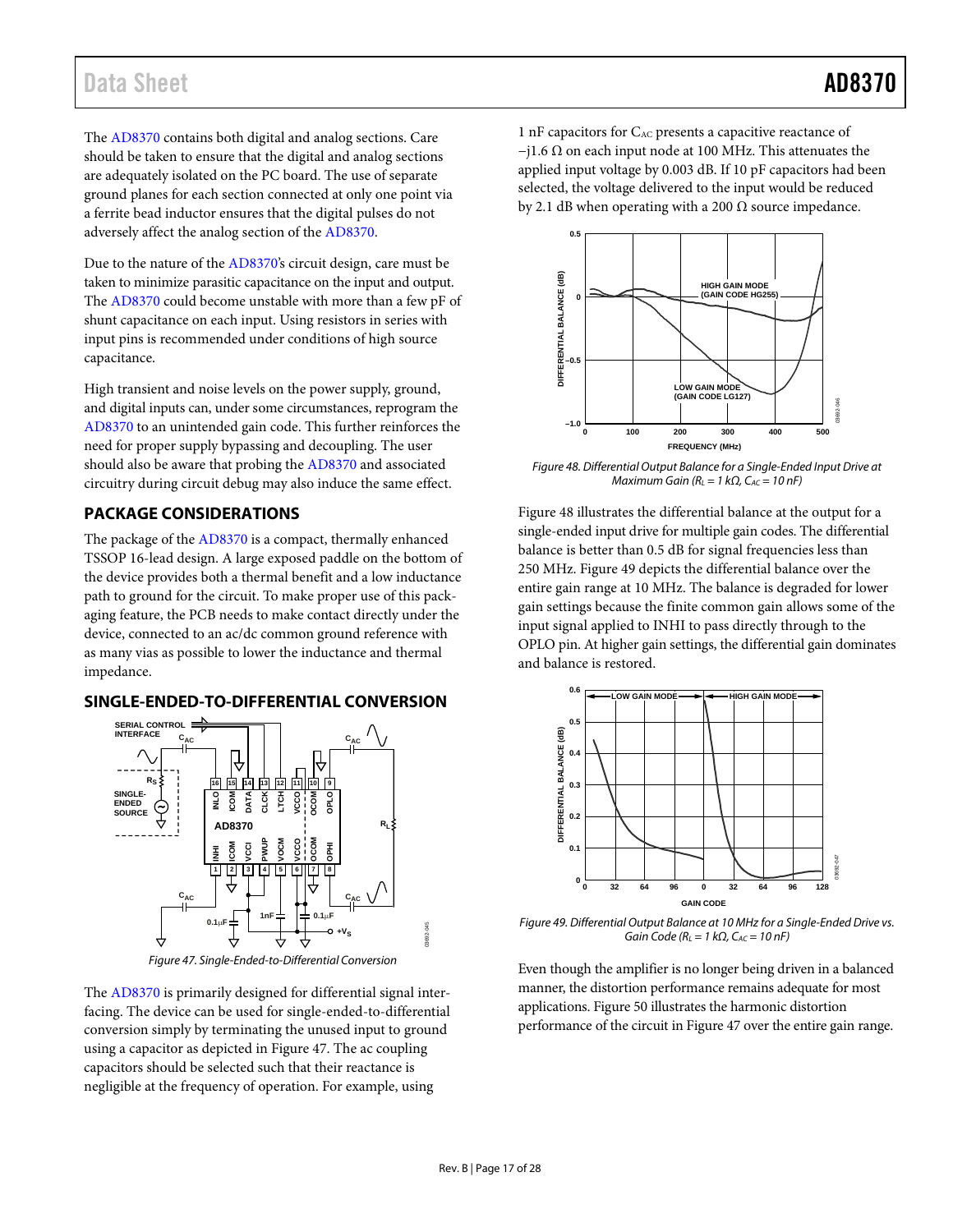<span id="page-17-1"></span>If the amplifier is driven in single-ended mode, the input impedance varies depending on the value of the resistor used to terminate the other input as

 $R$ *in<sub>SE</sub>* =  $R$ *in*<sub>DIFF</sub> +  $R$ *TERM* 

where *RTERM* is the termination resistor connected to the other input.



*Figure 50. Harmonic Distortion of the Circuit i[n Figure 47](#page-16-3)*

### <span id="page-17-0"></span>**DC-COUPLED OPERATION**



<span id="page-17-2"></span>*Figure 51. DC Coupling the AD8370. Dual supplies are used to set the input and output common-mode levels to 0 V.*



*Figure 52. DC Coupling the AD8370. Th[e AD8138 is](www.analog.com/AD8138) used as a unity-gain level shifting amplifier to lift the common-mode level of the source to midsupply.*

The [AD8370](http://www.analog.com/AD8370) is also a dc accurate VGA. The common-mode dc voltage present at the output pins is internally set to midsupply using what is essentially a buffered resistive divider network connected between the positive supply rail and the common (ground) pins. The input pins are at a slightly higher dc potential, typically 250 mV to 550 mV above the output pins, depending on gain setting. In a typical single-supply application, it is necessary to raise the common-mode reference level of the source and load to roughly midsupply to maintain symmetric swing and to avoid sinking or sourcing strong bias currents from the input and output pins. It is possible to use balanced dual supplies to allow ground referenced source and load, as shown in [Figure 51.](#page-17-2) By connecting the VOCM pin and unused input to ground, the input and output common-mode potentials are forced to virtual ground. This allows direct coupling of ground referenced source and loads. The initial differential input offset is typically only a few 100 µV. Over temperature, the input offset could be as high as a few tens of mVs. If precise dc accuracy is needed over temperature and time, it may be necessary to periodically measure the input offset and to apply the necessary opposing offset to the unused differential input, canceling the resulting output offset.

To address situations where dual supplies are not convenient, a second option is presented in Figure 52. Th[e AD8138](www.analog.com/AD8138) differential amplifier is used to translate the common-mode level of the driving source to midsupply, which allows dc accurate performance with a ground-referenced source without the need for dual supplies. The bandwidth of the solution in Figure 52 is limited by the gain-bandwidth product of the [AD8138.](www.analog.com/AD8138) The normalized frequency response of both implementations is shown in [Figure](#page-18-1) 53.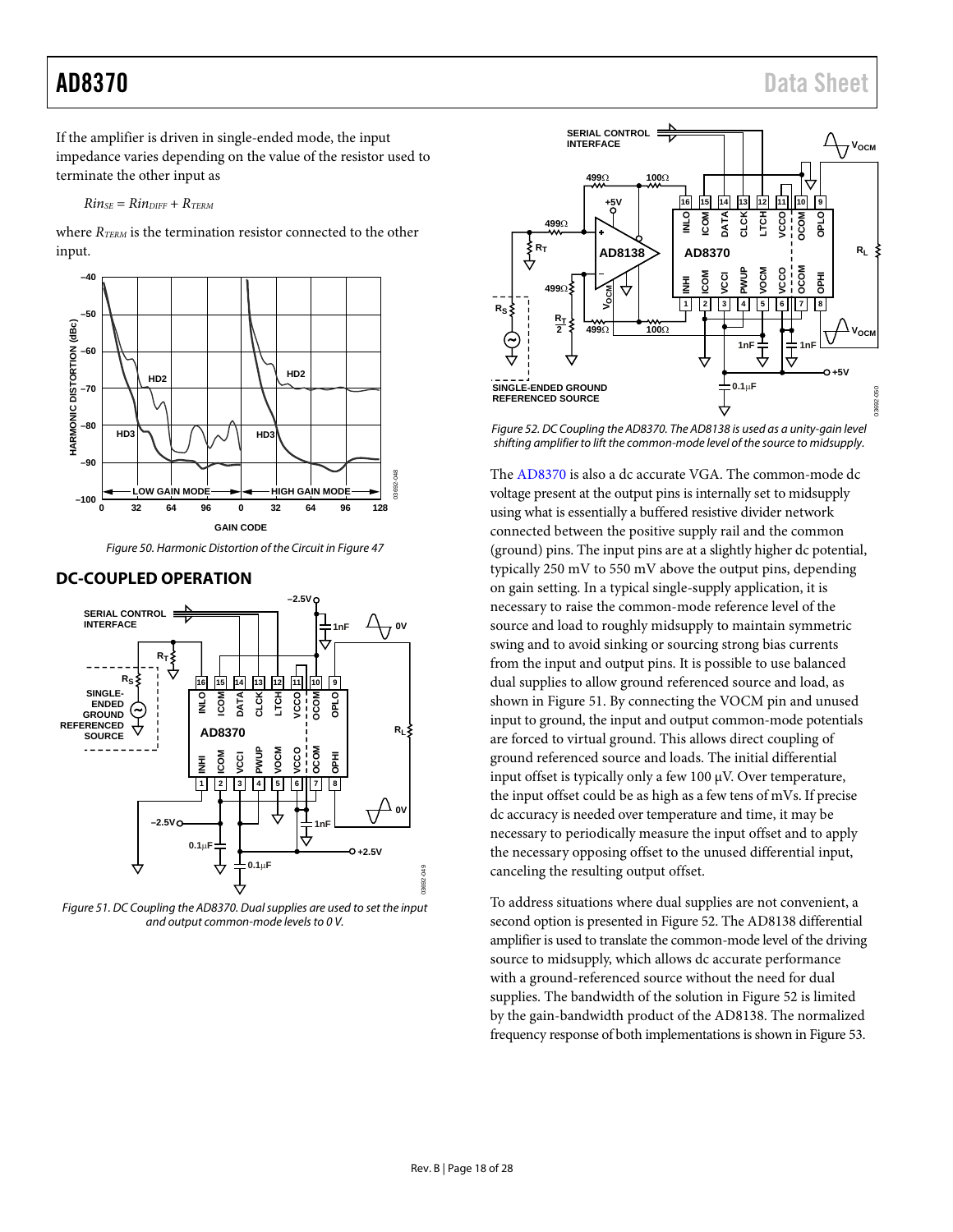<span id="page-18-1"></span>

*Figure 53. Normalized Frequency Response of the Two Solutions in [Figure 51](#page-17-2) an[d Figure 52](#page-17-1)*

### <span id="page-18-0"></span>**ADC INTERFACING**

Although th[e AD8370](http://www.analog.com/AD8370) is designed to provide a 100  $\Omega$  output source impedance, the device is capable of driving a variety of loads while maintaining reasonable gain and distortion performance. A common application for th[e AD8370](http://www.analog.com/AD8370) is ADC driving in IF sampling receivers and broadband wide dynamic range digitizers. The wide gain adjustment range allows the use of lower resolution ADCs[. Figure](#page-18-2) 54 illustrates a typical ADC interface network.



*Figure 54. Generic ADC Interface*

<span id="page-18-2"></span>Many factors need to be considered before defining component values used in the interface network, such as the desired frequency range of operation, the input swing, and input impedance of the ADC. AC coupling capacitors,  $C_{AC}$ , should be used to block any potential dc offsets present at the [AD8370](http://www.analog.com/AD8370) outputs, which would otherwise consume the available low-end range of the ADC. The C<sub>AC</sub> capacitors should be large enough so that they present negligible reactance over the intended frequency range of operation. The VOCM pin may serve as an external reference for ADCs that do not include an on-board reference. In either case, it is suggested that the VOCM pin be decoupled to ground through a moderately large bypassing capacitor (1 nF to 10 nF) to help minimize wideband noise pick-up.

Often it is wise to include input and output parasitic suppression resistors, R<sub>IP</sub> and R<sub>OP</sub>. Parasitic suppressing resistors help to prevent resonant effects that occur as a result of internal bondwire inductance, pad to substrate capacitance, and stray capacitance of the printed circuit board trace artwork. If omitted, undesirable settling characteristics may be observed. Typically, only 10  $\Omega$  to 25  $\Omega$  of series resistance is all that is needed to help dampen resonant effects. Considering that most ADCs present a relatively high input impedance, very little signal is lost across the R<sub>IP</sub> and R<sub>OP</sub> series resistors.

Depending on the input impedance presented by the input system of the ADC, it may be desirable to terminate the ADC input down to a lower impedance by using a terminating resistor,  $R_T$ . The high frequency response of the [AD8370](http://www.analog.com/AD8370) exhibits greater peaking when driving very light loads. In addition, the terminating resistor helps to better define the input impedance at the ADC input. Any part-to-part variability of ADC input impedance is reduced when shunting down the ADC inputs by using a moderate tolerance terminating resistor (typically a 1% value is acceptable).

After defining reasonable values for coupling capacitors, suppressing resistors, and the terminating resistor, it is time to design the intermediate filter network. The example in [Figure](#page-18-2) 54 suggests a second-order, low-pass filter network comprised of series inductors and a shunt capacitor. The order and type of filter network used depends on the desired high frequency rejection required for the ADC interface, as well as on pass-band ripple and group delay. In some situations, the signal spectra may already be sufficiently band-limited such that no additional filter network is necessary, in which case ZS would simply be a short and ZP would be an open. In other situations, it may be necessary to have a rather high-order antialiasing filter to help minimize unwanted high frequency spectra from being aliased down into the first Nyquist zone of the ADC.

To properly design the filter network, it is necessary to consider the overall source and load impedance presented by th[e AD8370](http://www.analog.com/AD8370) and ADC input, including the additional resistive contribution of suppression and terminating resistors. The filter design can then be handled by using a single-ended equivalent circuit, as shown in [Figure 55.](#page-19-1) A variety of references that address filter synthesis are available. Most provide tables for various filter types and orders, indicating the normalized inductor and capacitor values for a 1 Hz cutoff frequency and 1  $\Omega$  load. After scaling the normalized prototype element values by the actual desired cut-off frequency and load impedance, it is simply a matter of splitting series element reactances in half to realize the final balanced filter network component values.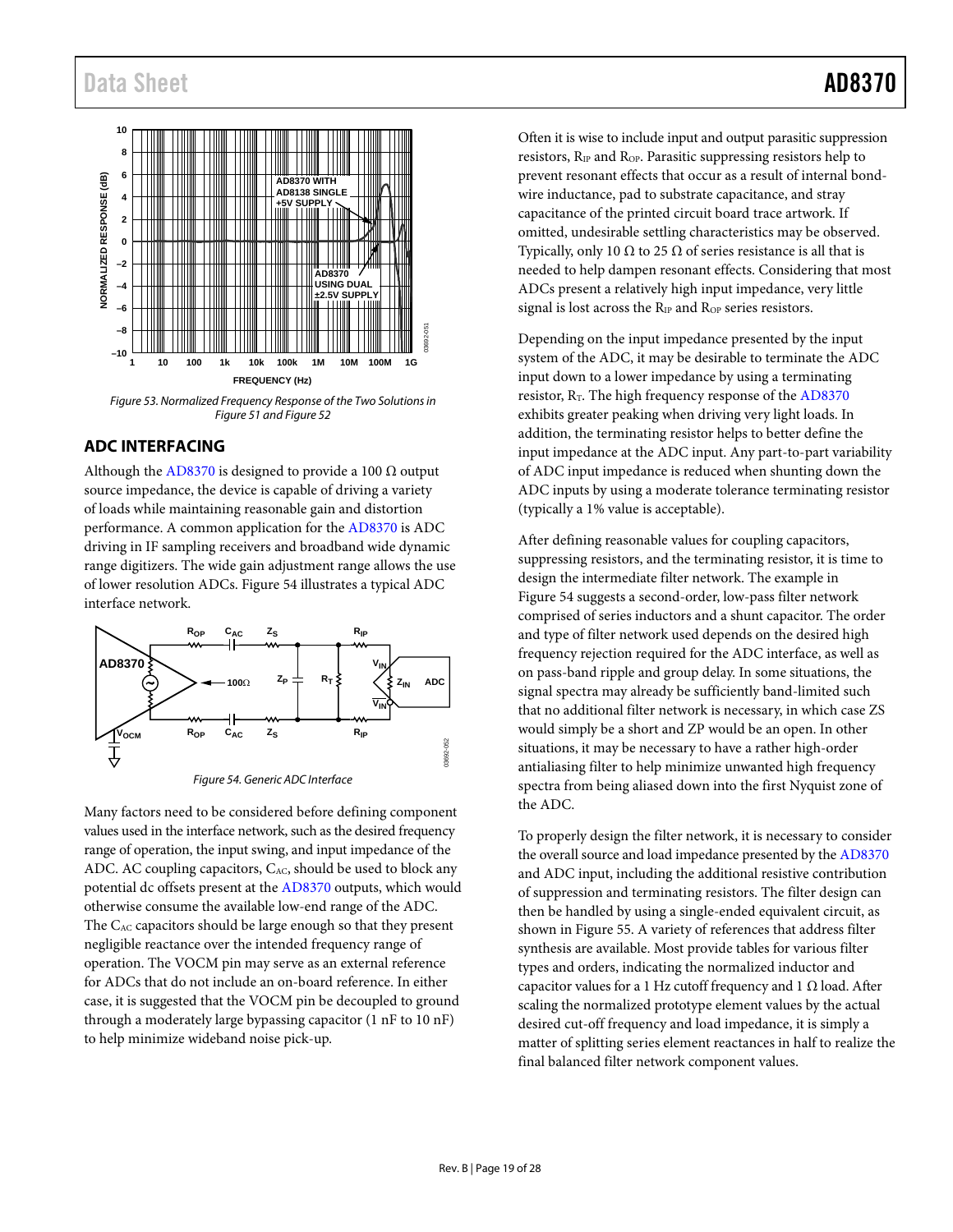<span id="page-19-1"></span>

*Figure 55. Single-Ended-to-Differential Network Conversion*

As an example, a second-order, Butterworth, low-pass filter design is presented where the differential load impedance is 1200  $Ω$ , and the padded source impedance of th[e AD8370](http://www.analog.com/AD8370) is assumed to be 120 Ω. The normalized series inductor value for the 10-to-1, load-to-source impedance ratio is 0.074 H, and the normalized shunt capacitor is 14.814 F. For a 70 MHz cutoff frequency, the single-ended equivalent circuit consists of a 200 nH series inductor followed by a 27 pF capacitor. To realize the balanced equivalent, simply split the 200 nH inductor in half to realize the network shown in [Figure 56.](#page-19-2) 



<span id="page-19-2"></span>*Figure 56. Second-Order, Butterworth, Low-Pass Filter Design Example*

A complete design example is shown in [Figure 58.](#page-20-0) The [AD8370](http://www.analog.com/AD8370) is configured for single-ended-to-differential conversion with the input terminated down to present a single-ended 75  $\Omega$  input. A sixth-order Chebyshev differential filter is used to interface the output of th[e AD8370](http://www.analog.com/AD8370) to the input of th[e AD9430](www.analog.com/AD9430)  170 MSPS, 12-bit ADC. The filter minimizes aliasing effects and improves harmonic distortion performance.

The input of the [AD9430 i](www.analog.com/AD9430)s terminated with a 1.5 k $\Omega$  resistor so that the overall load presented to the filter network is ~1 kΩ. The variable gain of th[e AD8370](http://www.analog.com/AD8370) extends the useable dynamic range of the ADC. The measured intermodulation distortion of the combination is presented i[n Figure](#page-19-3) 57 at 42 MHz.



<span id="page-19-3"></span>*Figure 57. FFT Plot of Two-Tone Intermodulation Distortion at 42 MHz for the Circuit i[n Figure 58](#page-20-0)*

I[n Figure](#page-19-3) 57, the intermodulation products are comparable to the noise floor of the ADC. The spurious-free dynamic range of the combination is better than 66 dB for a 70 MHz measurement bandwidth.

#### <span id="page-19-0"></span>**3 V OPERATION**

It is possible to operate the [AD8370](http://www.analog.com/AD8370) at voltages as low as 3 V with only minor performance degradation. [Table 6](#page-19-4) gives typical specifications for operation at 3 V.

#### <span id="page-19-4"></span>**Table 6.**

| <b>Parameter</b>              | Typical (70 MHz, $R_L = 100 \Omega$ )      |
|-------------------------------|--------------------------------------------|
| Output IP3                    | $+23.5$ dBm                                |
| P <sub>1</sub> d <sub>R</sub> | $+12.7$ dBm                                |
| $-3$ dB Bandwidth             | 650 MHz (HG 127)                           |
| IMD3                          | $-82$ dBc (R <sub>L</sub> = 1 k $\Omega$ ) |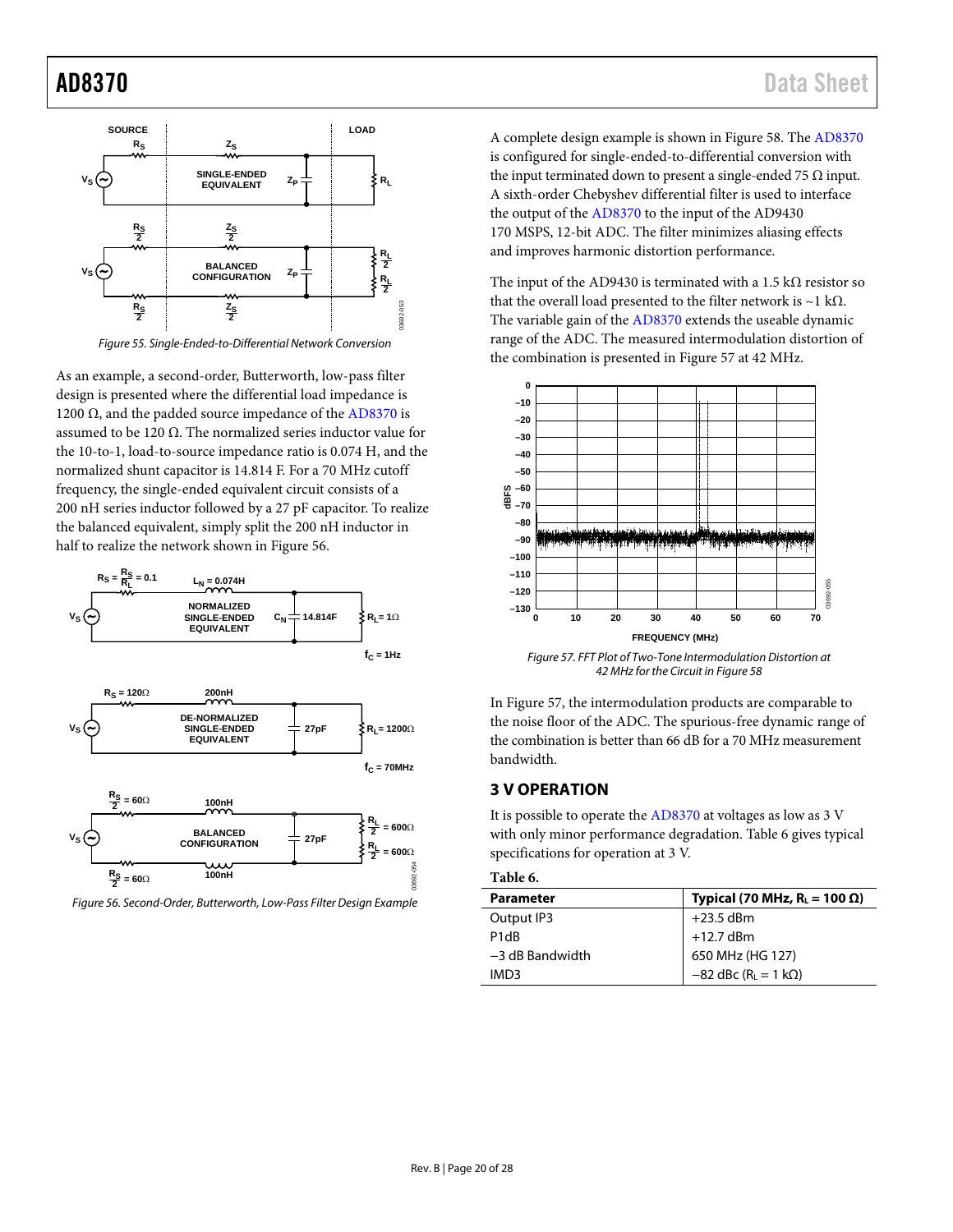<span id="page-20-0"></span>

*Figure 58. ADC Interface Example*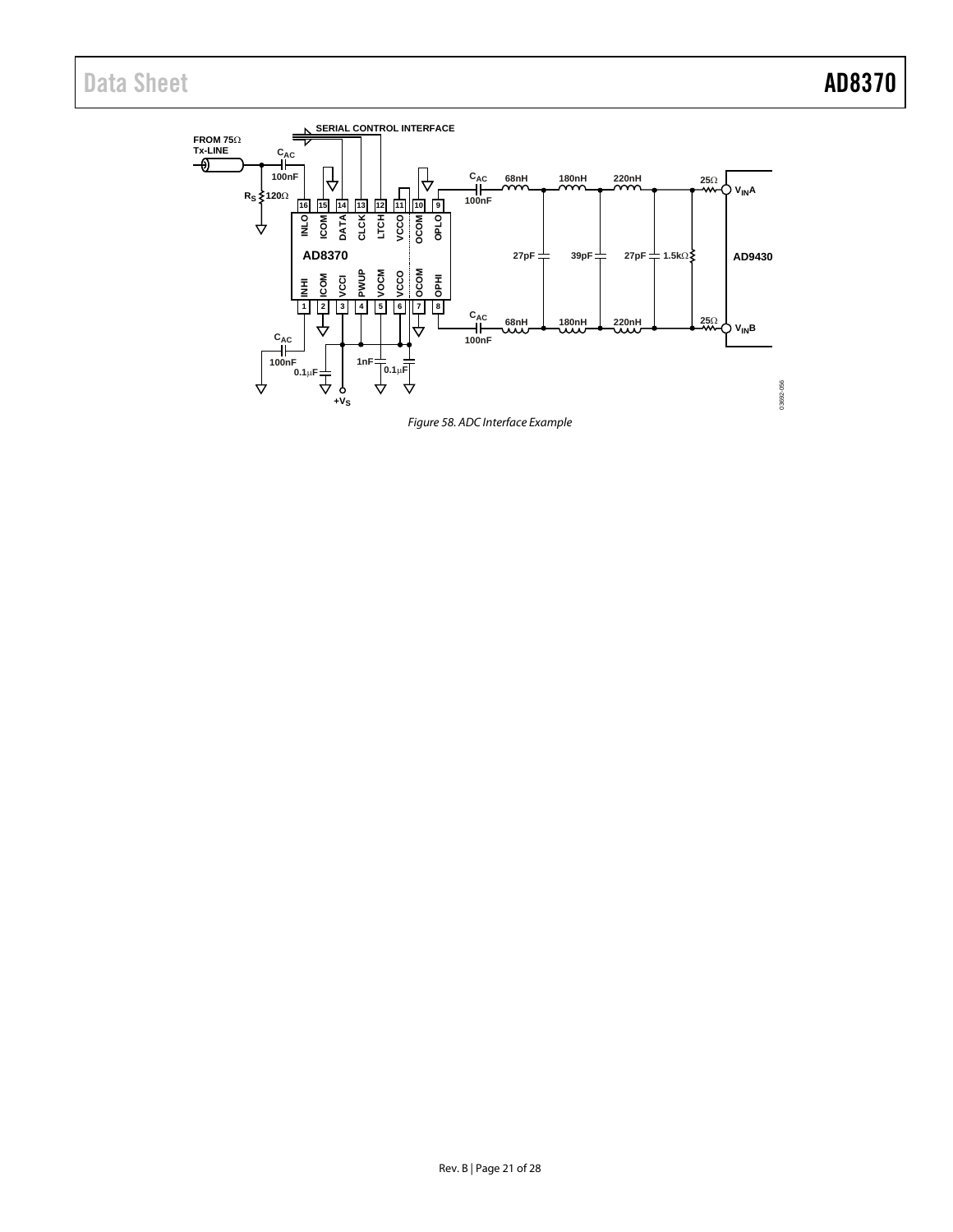## <span id="page-21-0"></span>EVALUATION BOARD AND SOFTWARE

The evaluation board allows quick testing of th[e AD8370](http://www.analog.com/AD8370) by using standard 50  $\Omega$  test equipment. The schematic is shown in Figure 59. Transformers T1 and T2 are used to transform 50  $\Omega$ source and load impedances to the desired input and output reference levels. The top and bottom layers are shown in [Figure](#page-23-1) 63 an[d Figure 64.](#page-23-0) The ground plane was removed under the traces between T1 and Pins INHI and INLO to approximate a 100 Ω characteristic impedance.

The evaluation board comes with th[e AD8370](http://www.analog.com/AD8370) control software that allows serial gain control from most computers. The evaluation board is connected via a cable to the parallel port of the computer. Adjusting the appropriate slider bar in the control software automatically updates the gain code of th[e AD8370](http://www.analog.com/AD8370) in either a linear or linear-in-dB fashion.

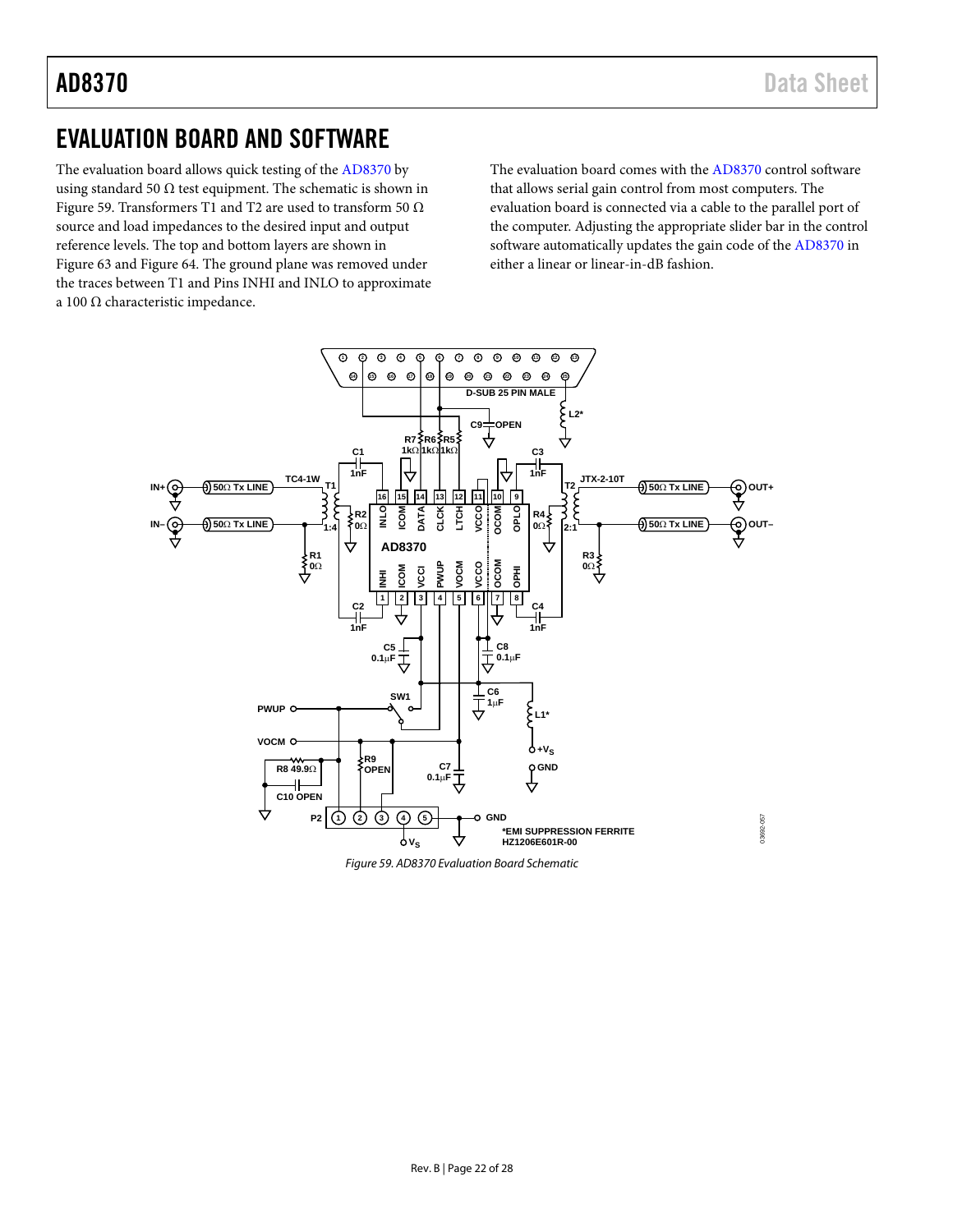

*Figure 60. Evaluation Software*

#### **Table 7. AD8370 Evaluation Board Configuration Options**

| Component                | <b>Function</b>                                                                                                                                                                                                                                                                                                                                                                                                                                                                       | <b>Default Condition</b>                                                                                              |
|--------------------------|---------------------------------------------------------------------------------------------------------------------------------------------------------------------------------------------------------------------------------------------------------------------------------------------------------------------------------------------------------------------------------------------------------------------------------------------------------------------------------------|-----------------------------------------------------------------------------------------------------------------------|
| VS, GND, VOCM            | Power Interface Vector Pins. Apply supply voltage between VS and GND. The VOCM<br>pin allows external monitoring of the common-mode input and output bias levels.                                                                                                                                                                                                                                                                                                                     | Not applicable                                                                                                        |
| SW1, R8,<br>C10, PWUP    | Device Enable. Set to Position B to power up the device. When in Position A, the PWUP<br>pin is connected to the PWUP vector pin. The PWUP pin allows external power cycling<br>of the device. R8 and C10 are provided to allow for proper cable termination.                                                                                                                                                                                                                         | $SW1 =$ installed<br>$R8 = 49.9 \Omega$ (Size 0805)<br>$C10 = open (Size 0805)$                                       |
| P1, R5, R6,<br>R7, C9    | Serial Control Interfaces. The evaluation board can be controlled using most PCs.<br>Windows®-based control software is shipped with the evaluation kit. A 25-pin, D-sub<br>connector cable is required to connect the PC to the evaluation board. It may be<br>necessary to use a capacitor on the clock line, depending on the quality of the PC port<br>signals. A 1 nF capacitor for C9 is usually sufficient for reducing clock overshoot.                                       | $P1 =$ installed<br>R5, R6, R7 = 1 k $\Omega$ (Size 0603)<br>$C9 = open (Size 0603)$                                  |
| J1, J2, J6, J7           | Input and Output Signal Connectors. These SMA connectors provide a convenient way<br>to interface the evaluation board with 50 $\Omega$ test equipment. Typically, the device is<br>evaluated using a single-ended source and load. The source should connect to<br>J1 (IN+), and the load should connect to J6 (OUT+).                                                                                                                                                               | Not applicable                                                                                                        |
| C1, C2, C3, C4           | AC Coupling Capacitors. Provide ac coupling of the input and output signals.                                                                                                                                                                                                                                                                                                                                                                                                          | C1, C2, C3, C4 = 1 $nF$ (Size 0603)                                                                                   |
| T1, T2                   | Impedance Transformers. T1 provides a 50 $\Omega$ to 200 $\Omega$ impedance transformation.<br>T2 provides a 100 $\Omega$ to 50 $\Omega$ impedance transformation.                                                                                                                                                                                                                                                                                                                    | $T1 = TC4 - 1W$ (Mini-Circuits)<br>$T2 = JTX - 2 - 10T$ (Mini-Circuits)                                               |
| R1, R2, R3, R4           | Single-Ended or Differential. R2 and R4 are used to ground the center tap of the<br>secondary windings on transformers T1 and T2. R1 and R3 should be used to ground<br>J2 and J7 when used in single-ended applications.                                                                                                                                                                                                                                                             | R1, R2, R3, R4 = $0 \Omega$ (Size 0603)                                                                               |
| C5, C6, C7,<br>C8 L1, L2 | Power Supply Decoupling. Nominal supply decoupling consists of a ferrite bead<br>series inductor followed by a 1 $\mu$ F capacitor to ground followed by a 0.1 $\mu$ F capacitor<br>to ground positioned as close to the device as possible. C7 provides additional<br>decoupling of the input common-mode voltage. L1 provides high frequency<br>isolation between the input and output power supply. L2 provides high<br>frequency isolation between the analog and digital ground. | $C6 = 1 \mu F$ (Size 0805)<br>C5, C7, C8 = $0.1 \mu$ F (Size 0603)<br>L1, L2 = HZ1206E601R-00<br>(Steward, Size 1206) |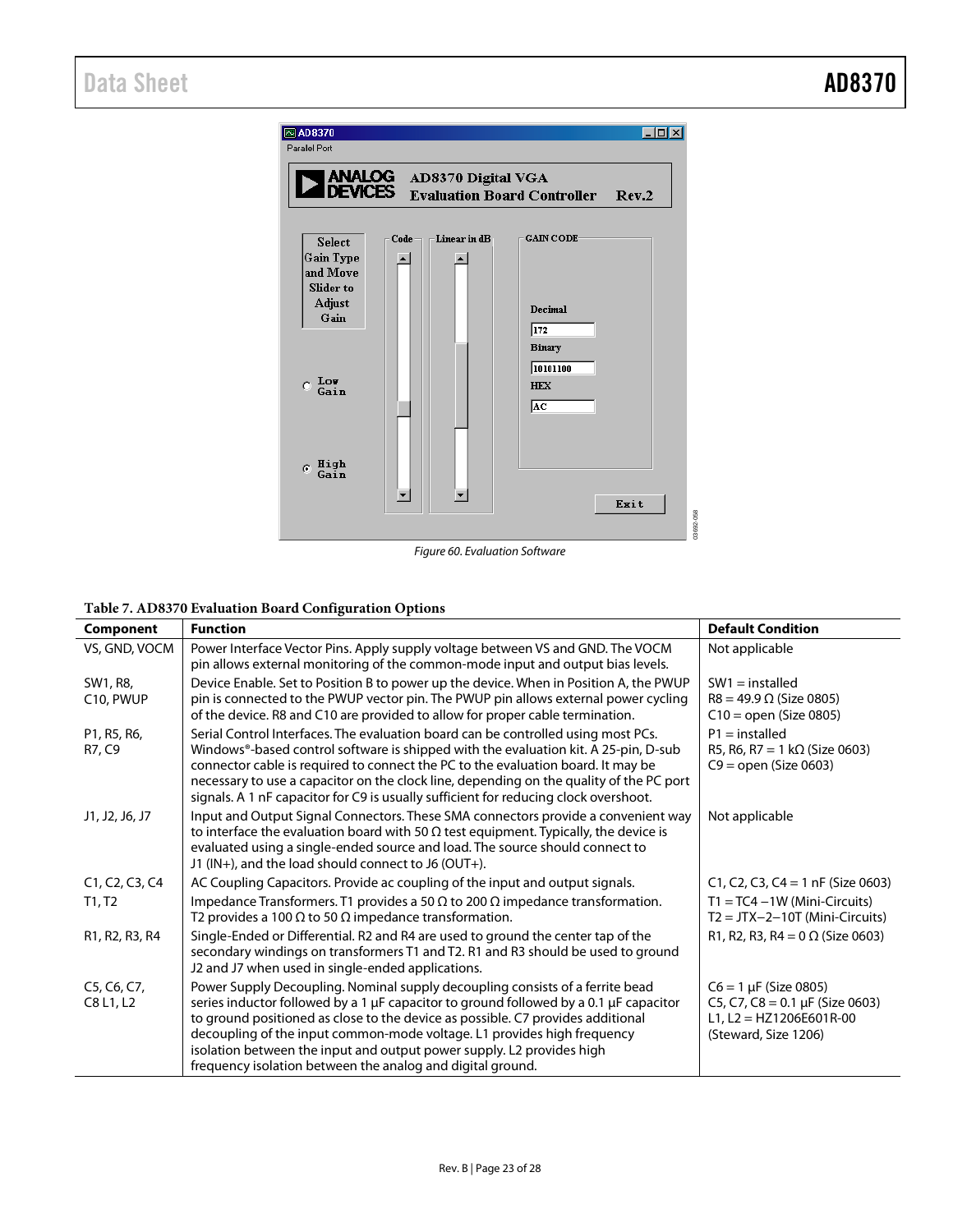<span id="page-23-1"></span>AD8370 Data Sheet



*Figure 62. Evaluation Board Bottom Silkscreen*

<span id="page-23-0"></span>*Figure 64. Evaluation Board Bottom*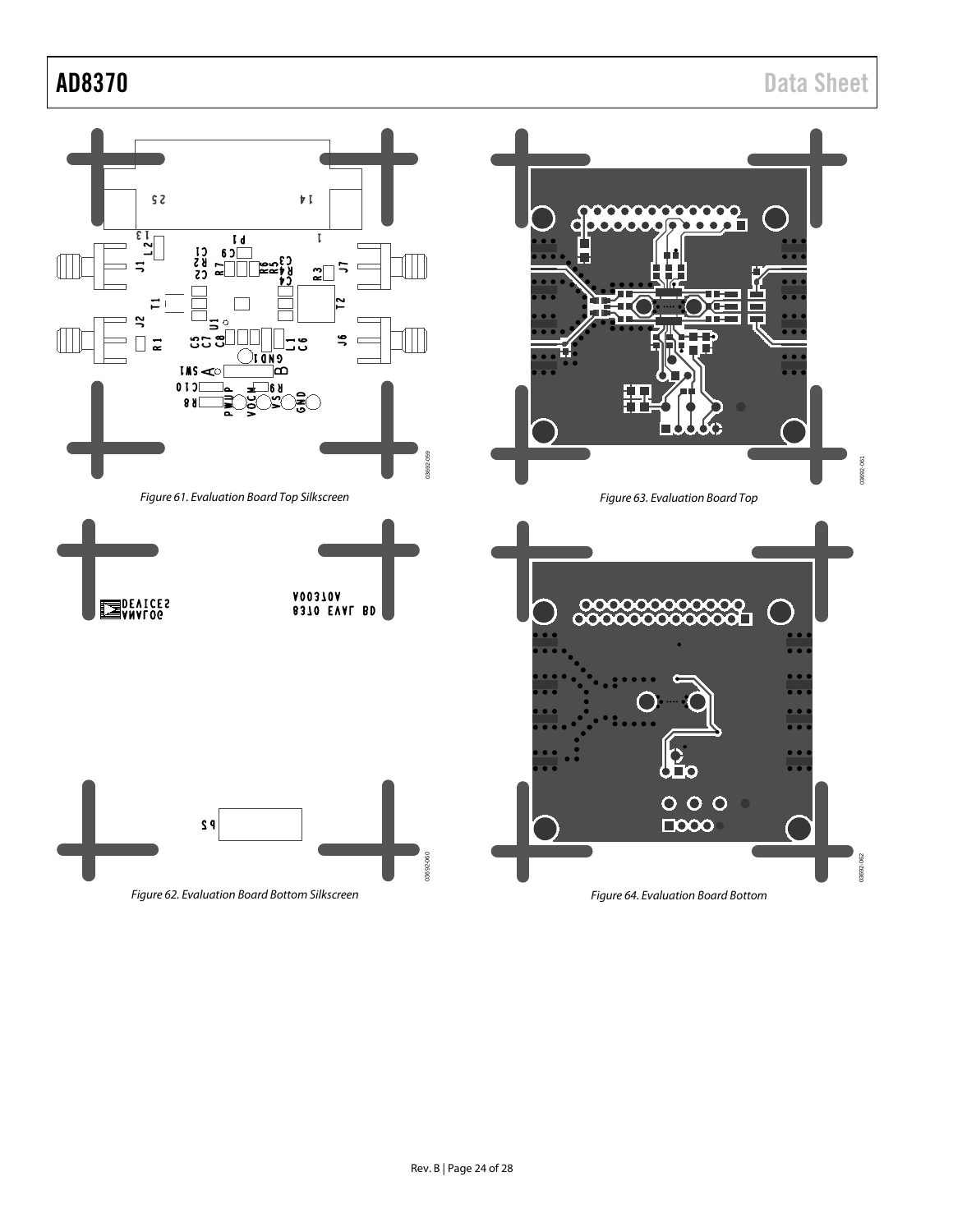## <span id="page-24-1"></span><span id="page-24-0"></span>APPENDIX **CHARACTERIZATION EQUIPMENT**

An Agilent N4441A Balanced-Measurement System was used to obtain the gain, phase, group delay, reverse isolation, CMRR, and s-parameter information contained in this data sheet. With the exception of the s-parameter information, T-attenuator pads were used to match the 50  $\Omega$  impedance of this instrument's ports to the [AD8370.](http://www.analog.com/AD8370) An Agilent 4795A Spectrum Analyzer was used to obtain nonlinear measurements IMD, IP3, and P1dB through matching baluns and/or attenuator networks. Various other measurements were taken with setups shown in this section.

### <span id="page-24-2"></span>**COMPOSITE WAVEFORM ASSUMPTION**

The nonlinear two-tone measurements made for this data sheet, that is, IMD and IP3, are based on the assumption of a fixed value composite waveform at the output, generally 1 V p-p. The frequencies of interest dictate the use of RF test equipment, and because this equipment is generally not designed to work in units of volts, but rather watts and dBm, an assumption was made to facilitate equipment setup and operation. Two sinusoidal tones can be represented as

$$
V_1 = V \sin(2\Pi f_1 t)
$$
  

$$
V_2 = V \sin(2\Pi f_2 t)
$$

The RMS average voltage of one tone is

$$
\sqrt{\frac{1}{T}\int_{0}^{T}(V_{1})^{2}dt} = \frac{1}{\sqrt{2}}
$$

where *T* is the period of the waveform. The RMS average voltage of the two-tone composite signal is

$$
\sqrt{\frac{1}{T}\int_{0}^{T} (V_1 + V_2) dt} = 1
$$

It can be shown that the average power of this composite waveform is twice (3 dB) that of the single tone. This also means that the composite peak-to-peak voltage is twice (6 dB) that of a single tone. This principle can be used to set correct input amplitudes from generators scaled in dBm and is correct if the two tones are of equal amplitude and are reasonably close in frequency.

### <span id="page-24-3"></span>**DEFINITIONS OF SELECTED PARAMETERS**

Common-mode rejection ratio [\(Figure 28\)](#page-10-0) has been defined for this characterization effort as

*Common Mode Gain Differential Mode Gain*

where the numerator is the gain into a differential load at the output due to a differential source at the input, and the denominator is the gain into a differential-mode load at the output due to a common-mode source at the input. In terms of mixed-mode s-parameters, this equates to

$$
\frac{\text{SDD21}}{\text{SDC21}}
$$

More information on mixed-mode s-parameters can be obtained in a reference by Bockelman, D.E. and Eisenstadt, W.R., *Combined Differential and Common-Mode Scattering Parameters: Theory and Simulation*. IEEE Transactions on Microwave Theory and Techniques, v 43, n 7, 1530 (July 1995).

Reverse isolation [\(Figure 26\)](#page-9-1) is defined as SDD12.

Power supply rejection ratio (PSRR) is defined as



where *Adm* is the differential mode forward gain (SDD21), and *As* is the gain from the power supply pins (VCCI and VCCO, taken together) to the output (OPLO and OPHI, taken differentially), corrected for impedance mismatch. The following reference provides more information: Gray, P.R., Hurst, P.J., Lewis, S.H. and Meyer, R.G., *Analysis and Design of Analog Integrated Circuits*, *4th Edition*, John Wiley & Sons, Inc., page 422.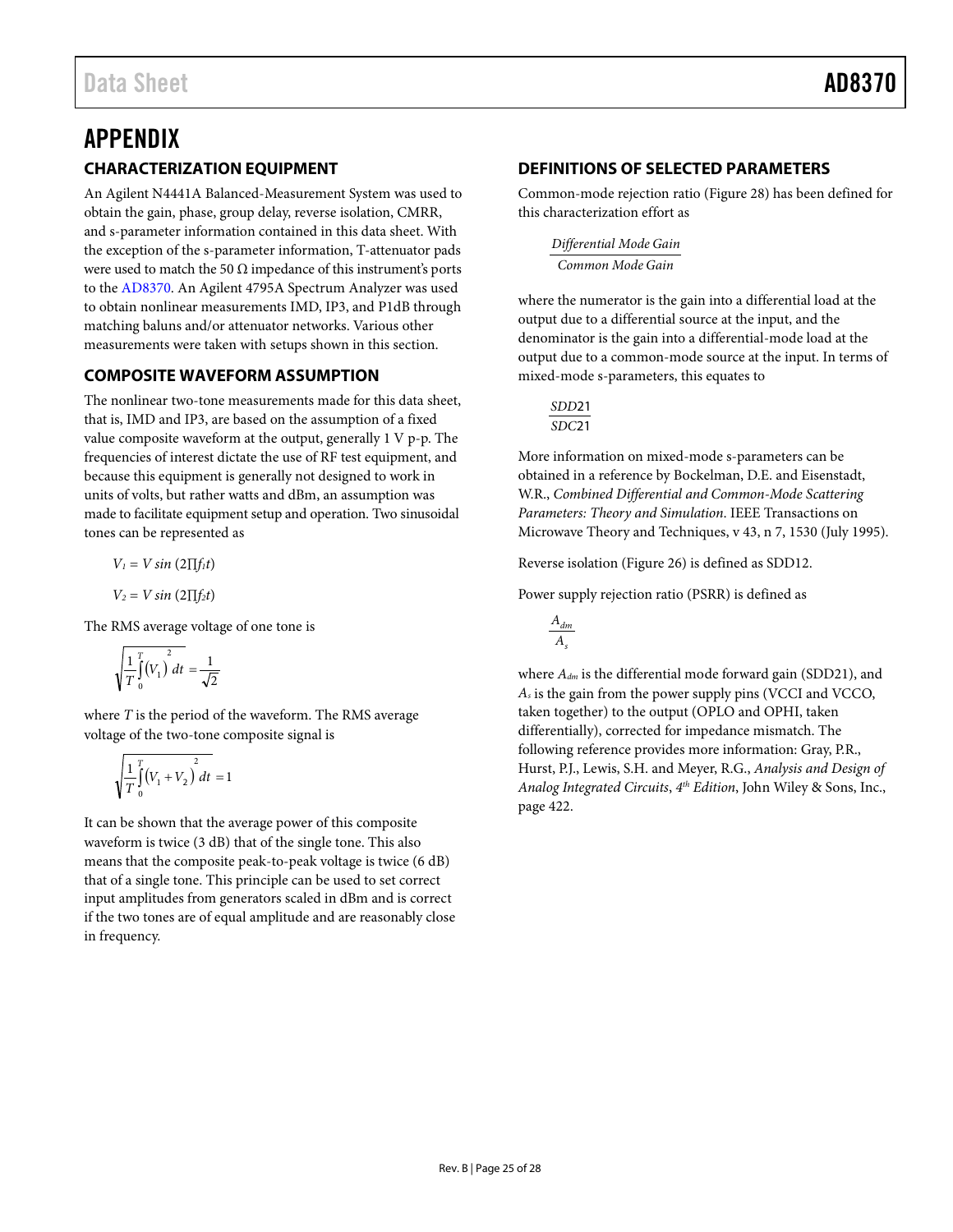



*Figure 67. DC Pulse Response and Overdrive Recovery Test Setup*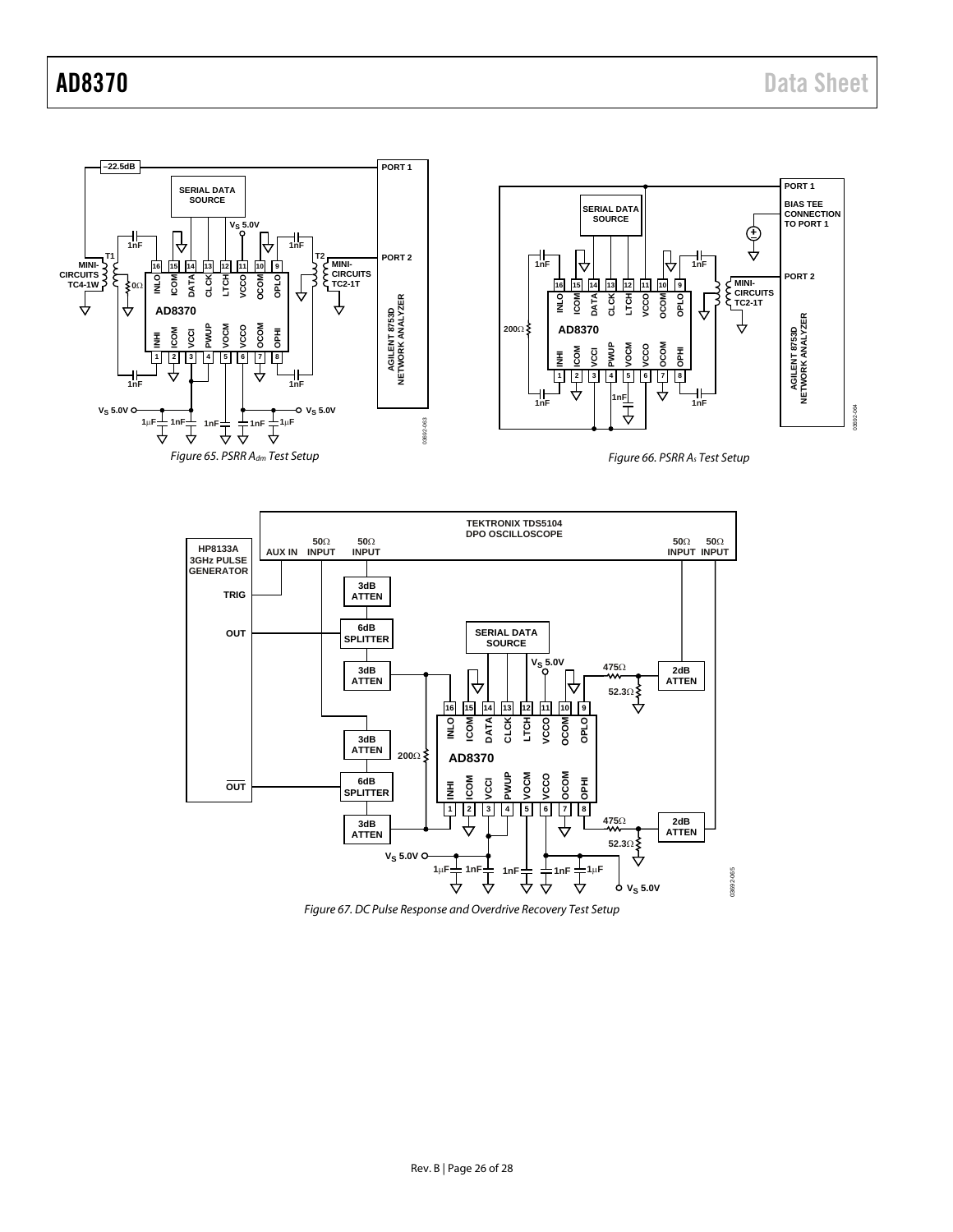

*Figure 68. Gain Step Time Domain Response Test Setup*



*Figure 69. PWUP Response Time Domain Test Setup*